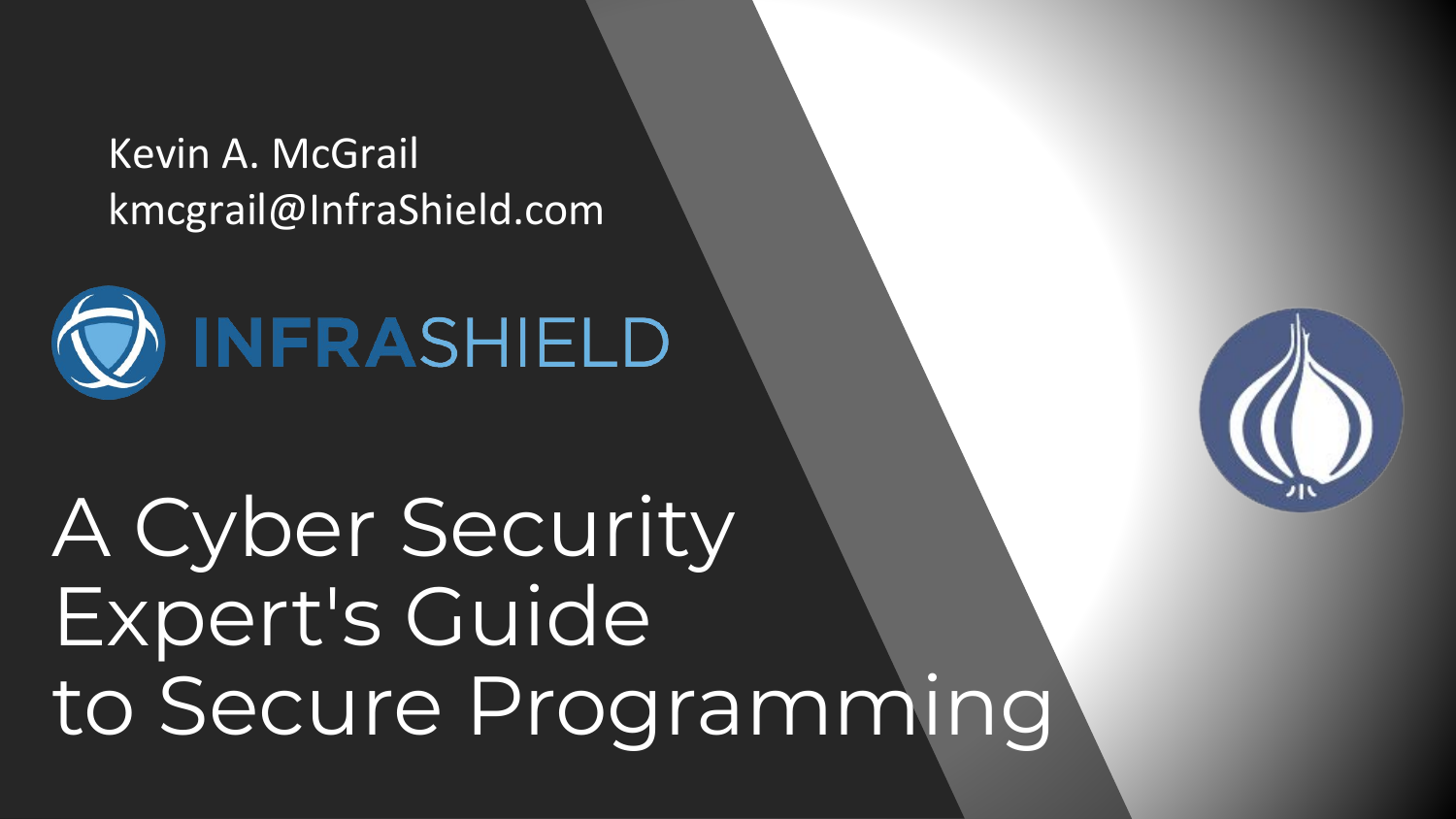### Introduction

This is a preliminary presentation given to the Washington, D.C. Perl Mongers on June 2, 2020. The Final Presentation will be given at The Perl Conference in the Cloud on June 25. <https://perlconference.us/tpc-2020-cloud/>





https://www.linkedin.com/in/kmcgrail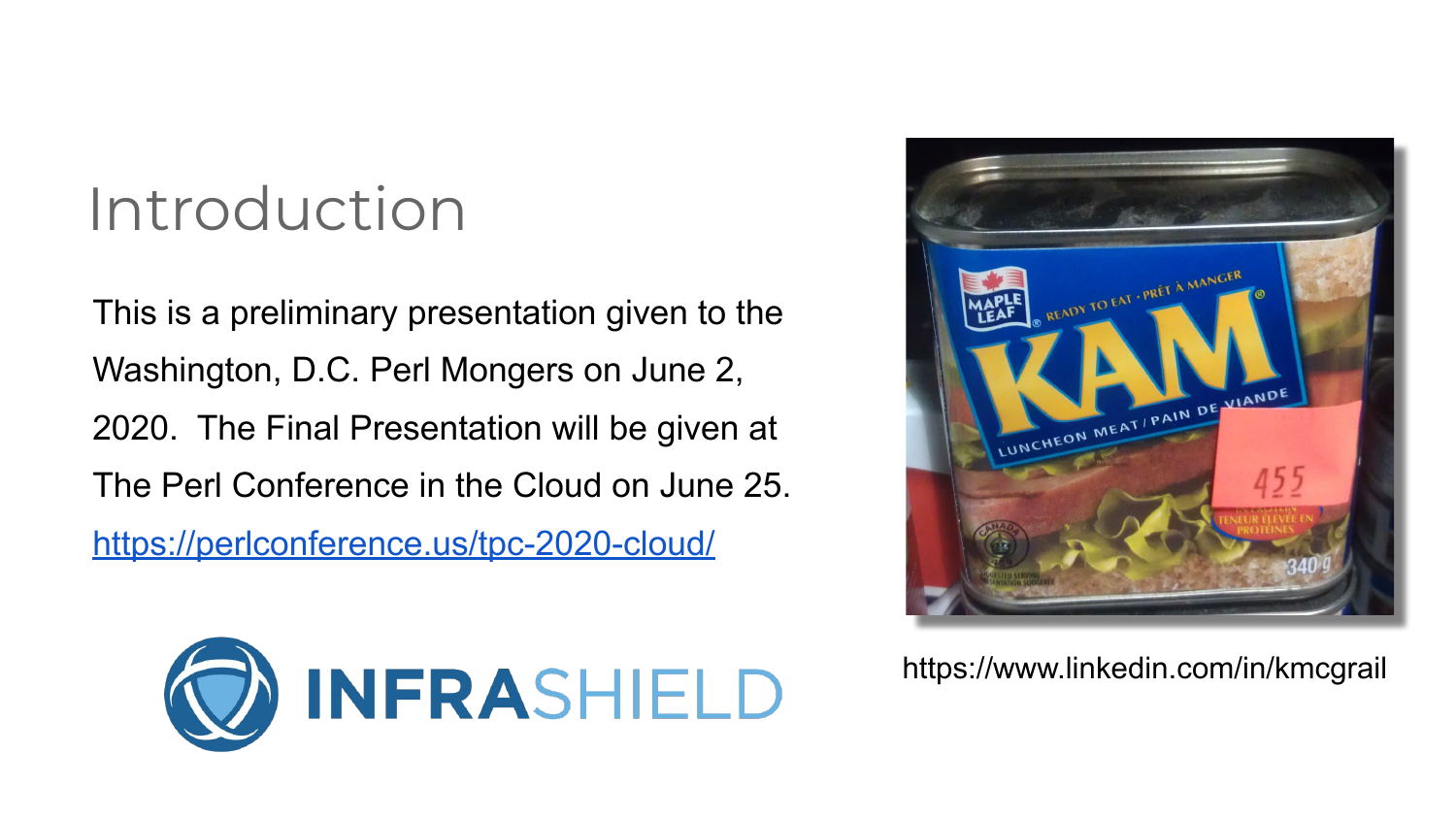## Security Expertise

Apache SpamAssassin

KAM.cf

Helped with the first IDS

MIMEDefang

Phone Lines Cut

Apology letter from the FBI

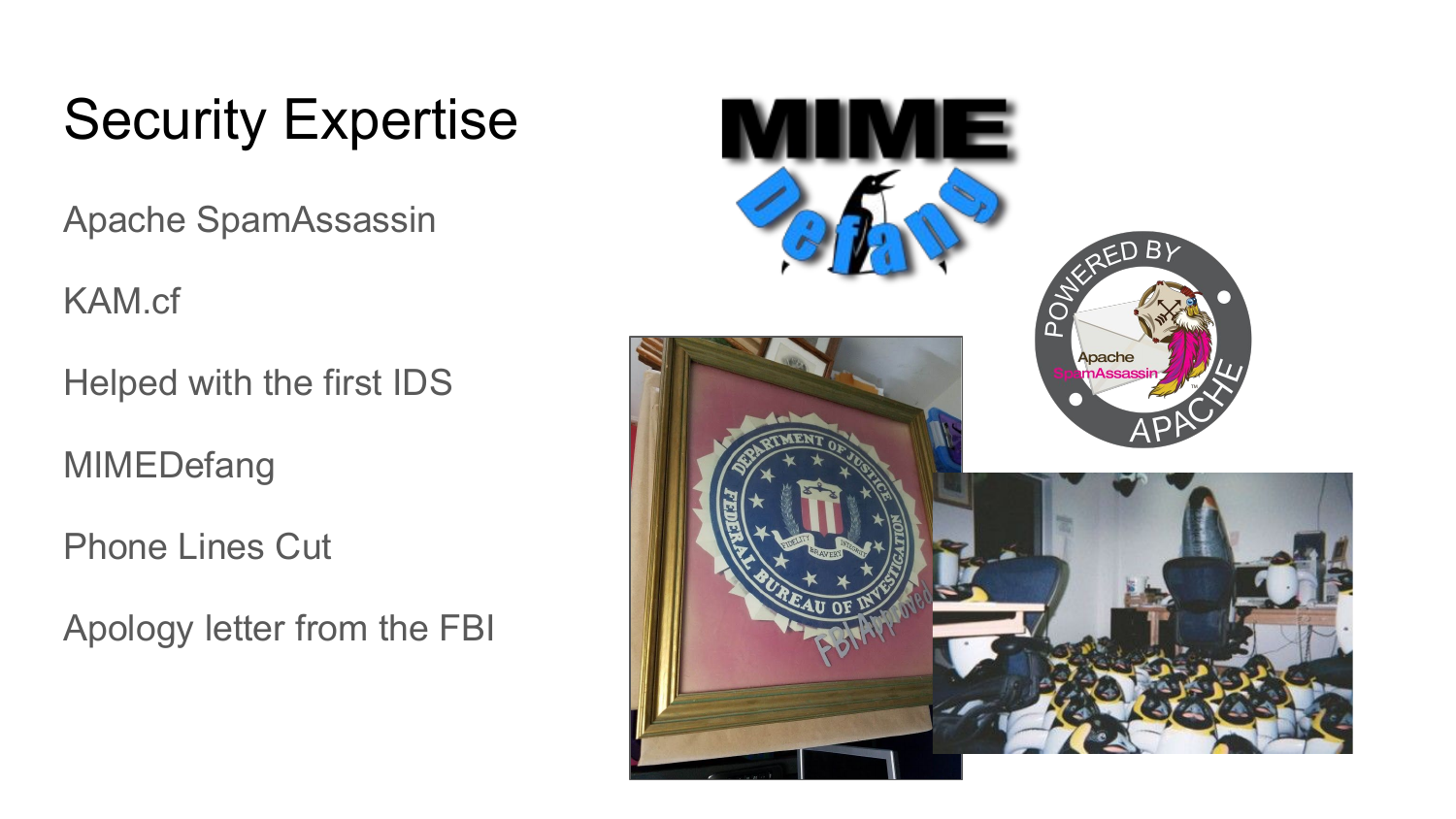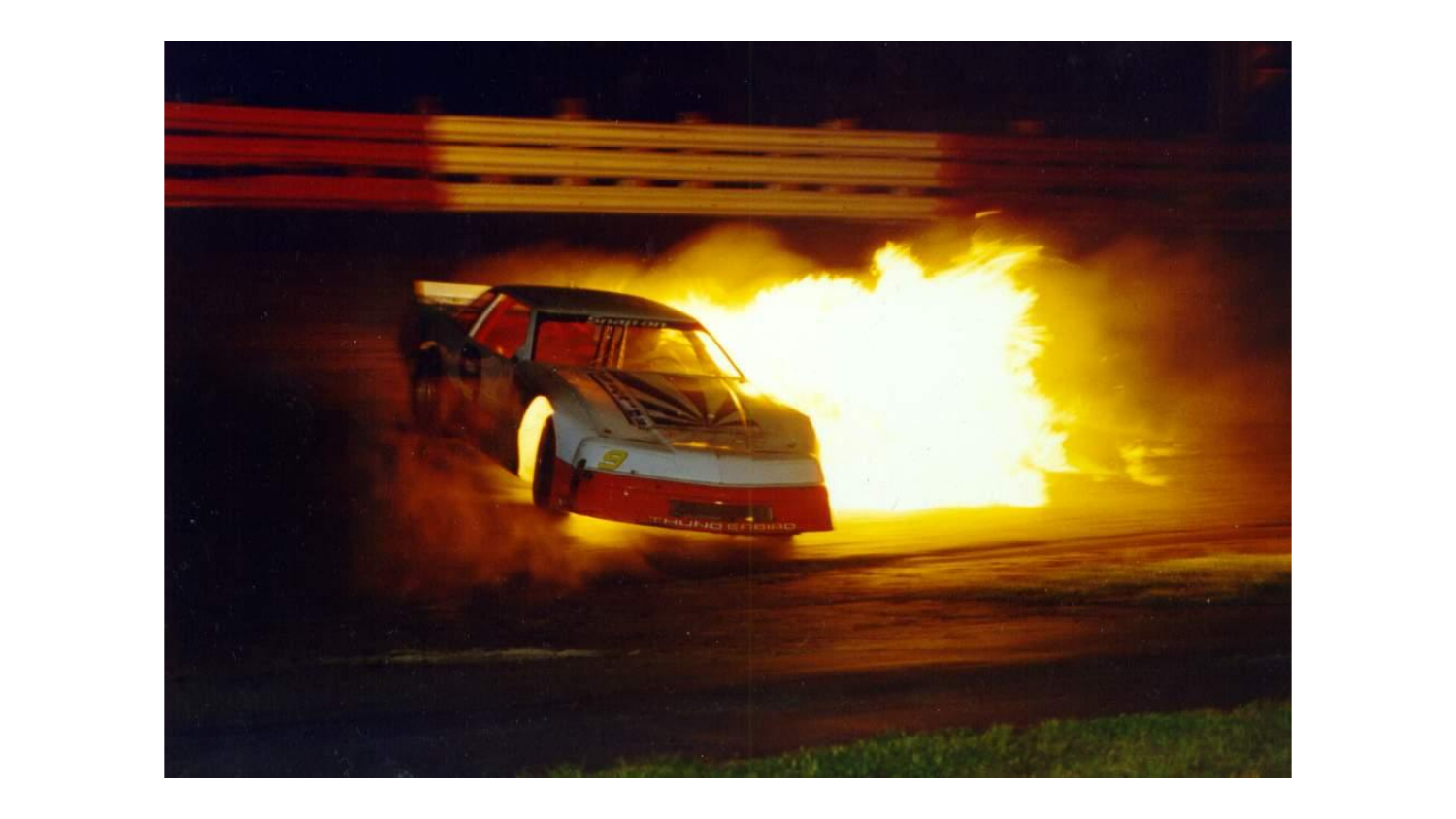## Tone Setters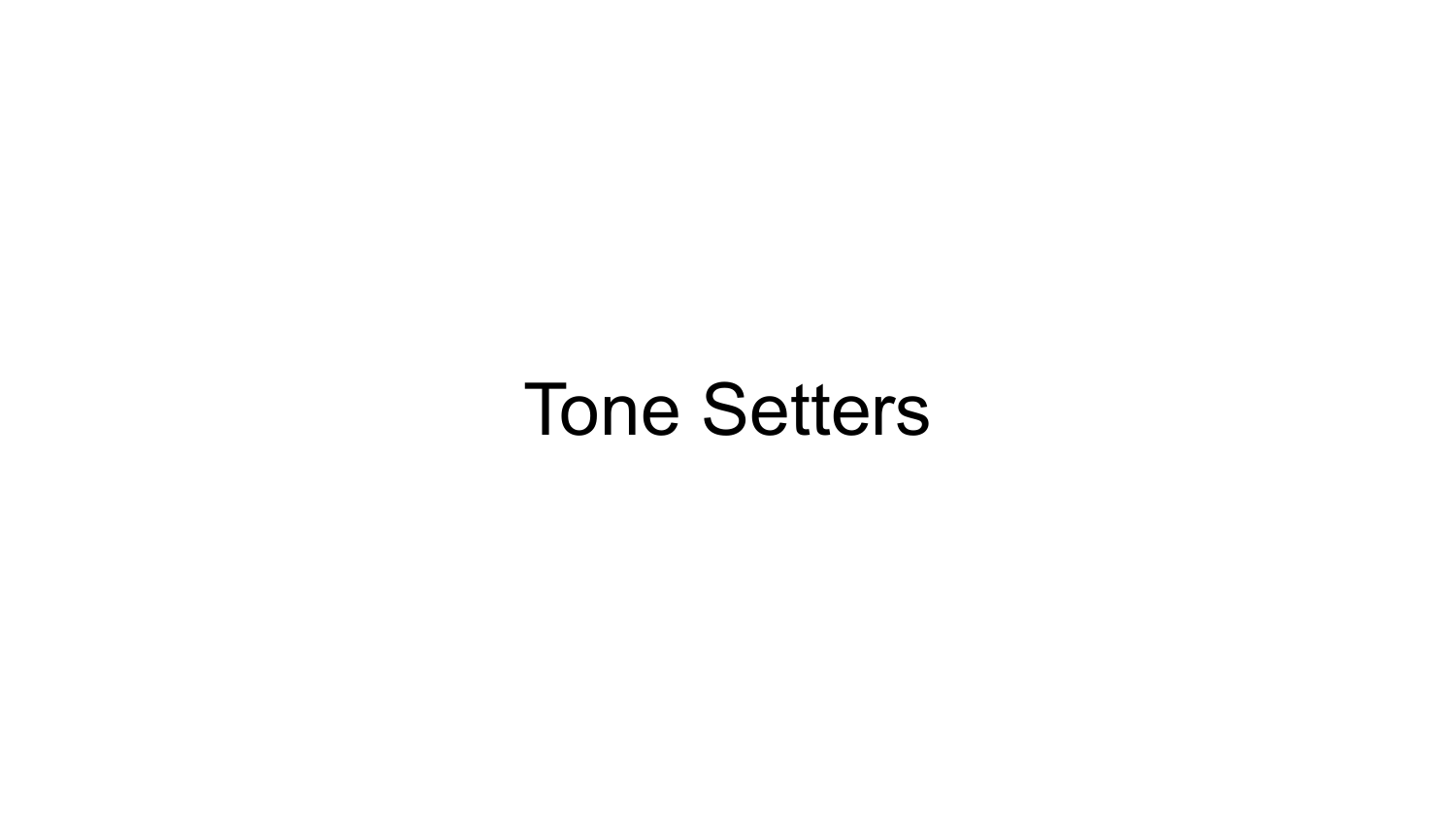### xkcd is a source of great knowledge and humor

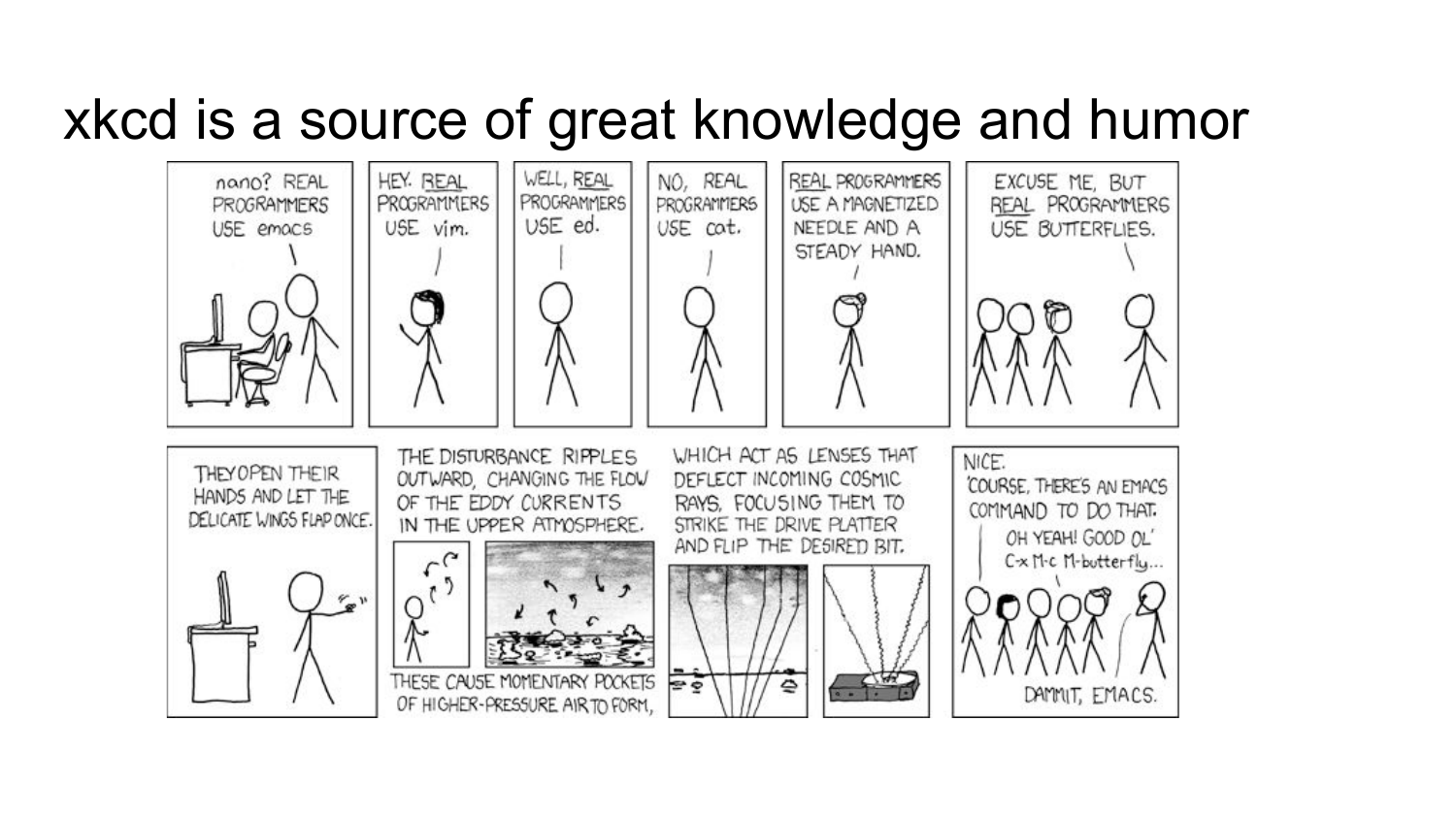### Rules of Engagement or ROE

Pay attention to your Rules of Engagement

When doing secure programming and secure assessments do NOT breach your ROE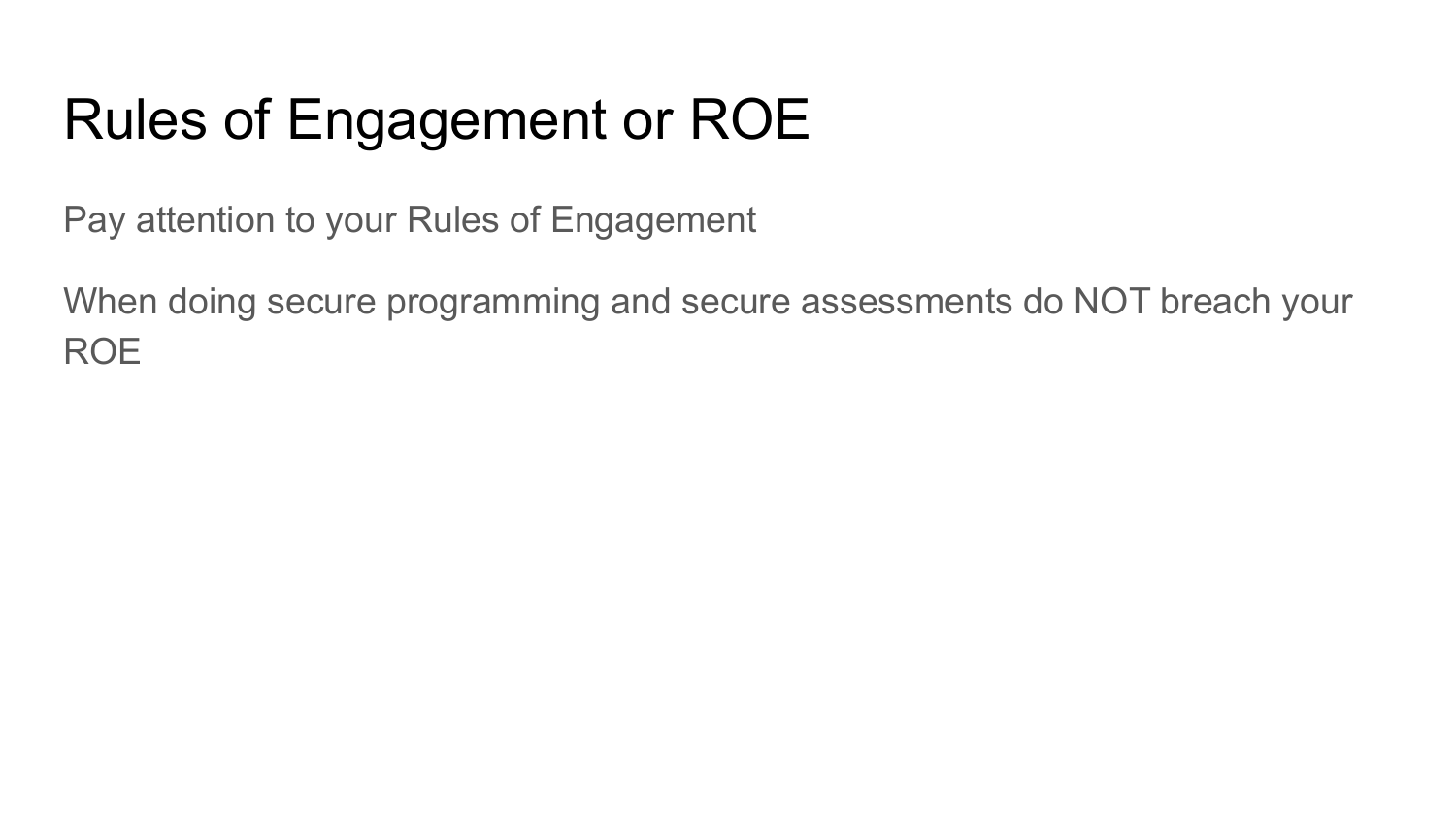### What makes a high-end, security programmer?

- Documents concerns
- **•** Thinks Fvil
- Prove if you are wrong or right (follow your ROE)
- Ethically disclose issues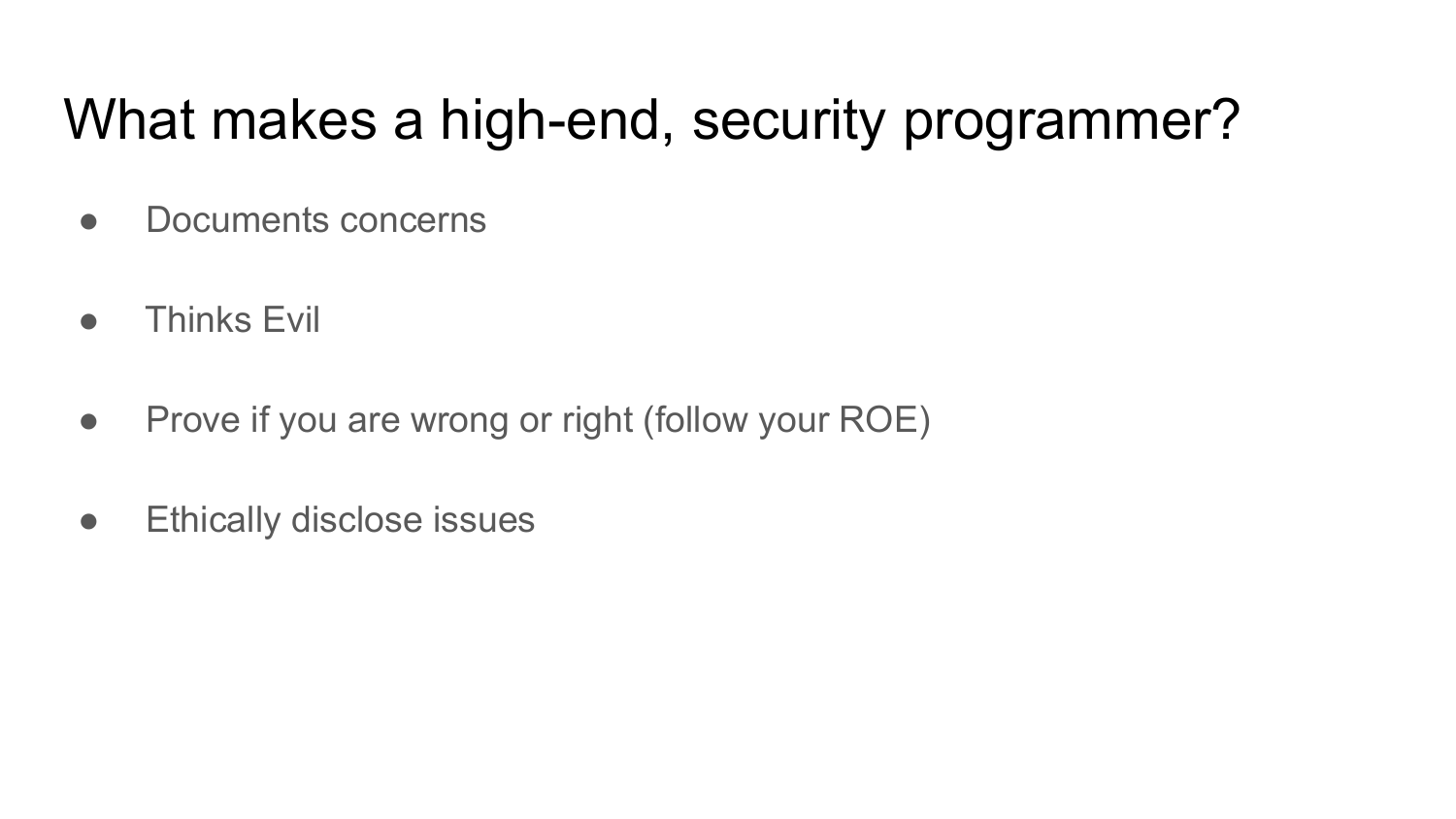### Think Evil

Start with Why:

Threat Modelling is important.

**MITRE** ATT&CK to understand your adversaries and their TTP (Tactics, Techniques & Procedures)

Palo Alto Networks Unit 42 Playbooks

OWASP Secure Coding Checklist - 10 pages [https://owasp.org/www-pdf-archive/OWASP\\_SCP\\_Quick\\_Reference\\_Guide\\_v2.pdf](https://owasp.org/www-pdf-archive/OWASP_SCP_Quick_Reference_Guide_v2.pdf)

Payment Card Industry Data Security Specification (PCI-DSS) - SAQ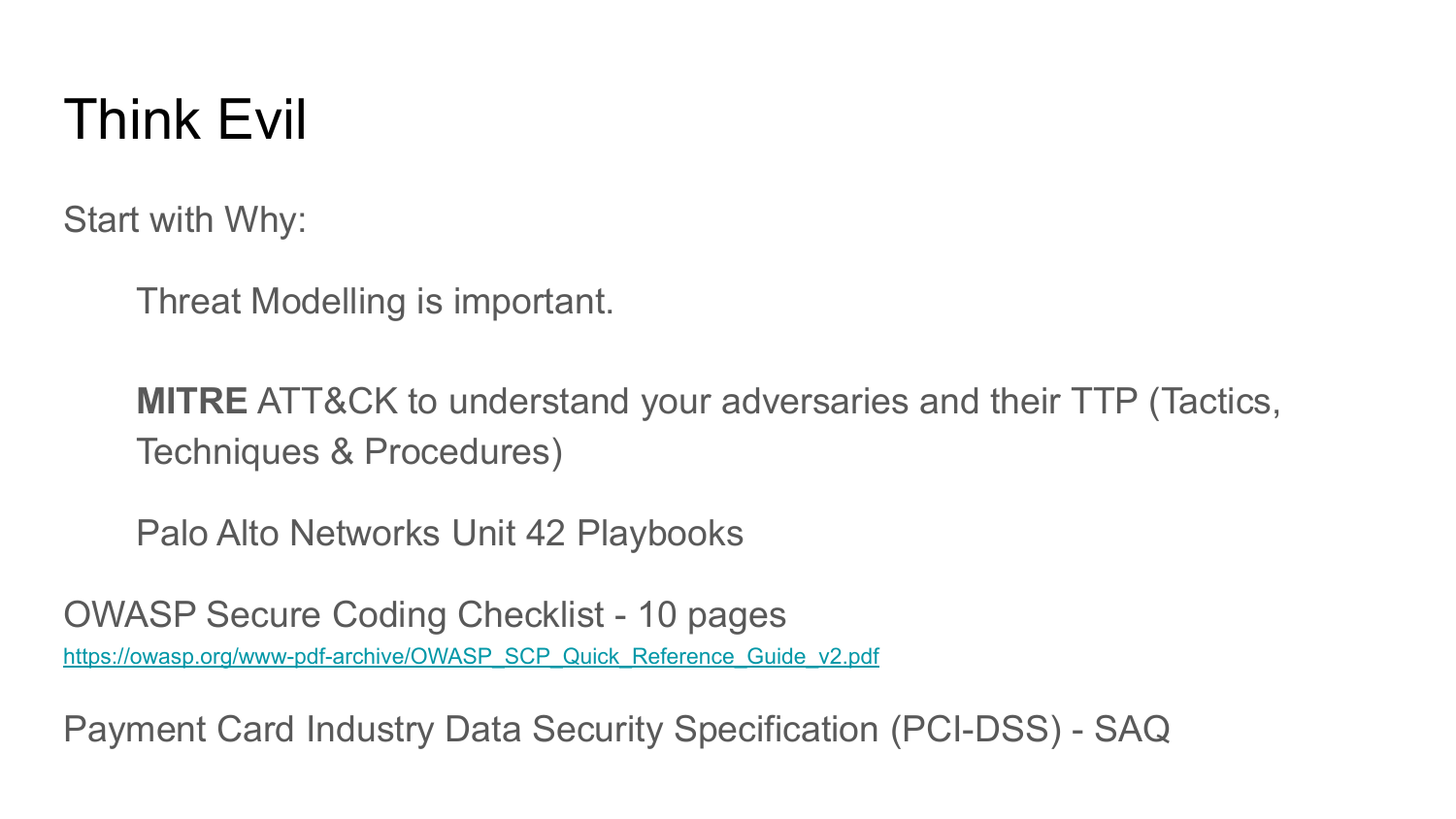### CIA Triad

Confidentiality, Integrity and Availability

*"The only secure computer is one that's unplugged, locked in a safe, and buried 20 feet under the ground in a secret location... and I'm not even too sure about that one." Dennis Hughes, FBI.*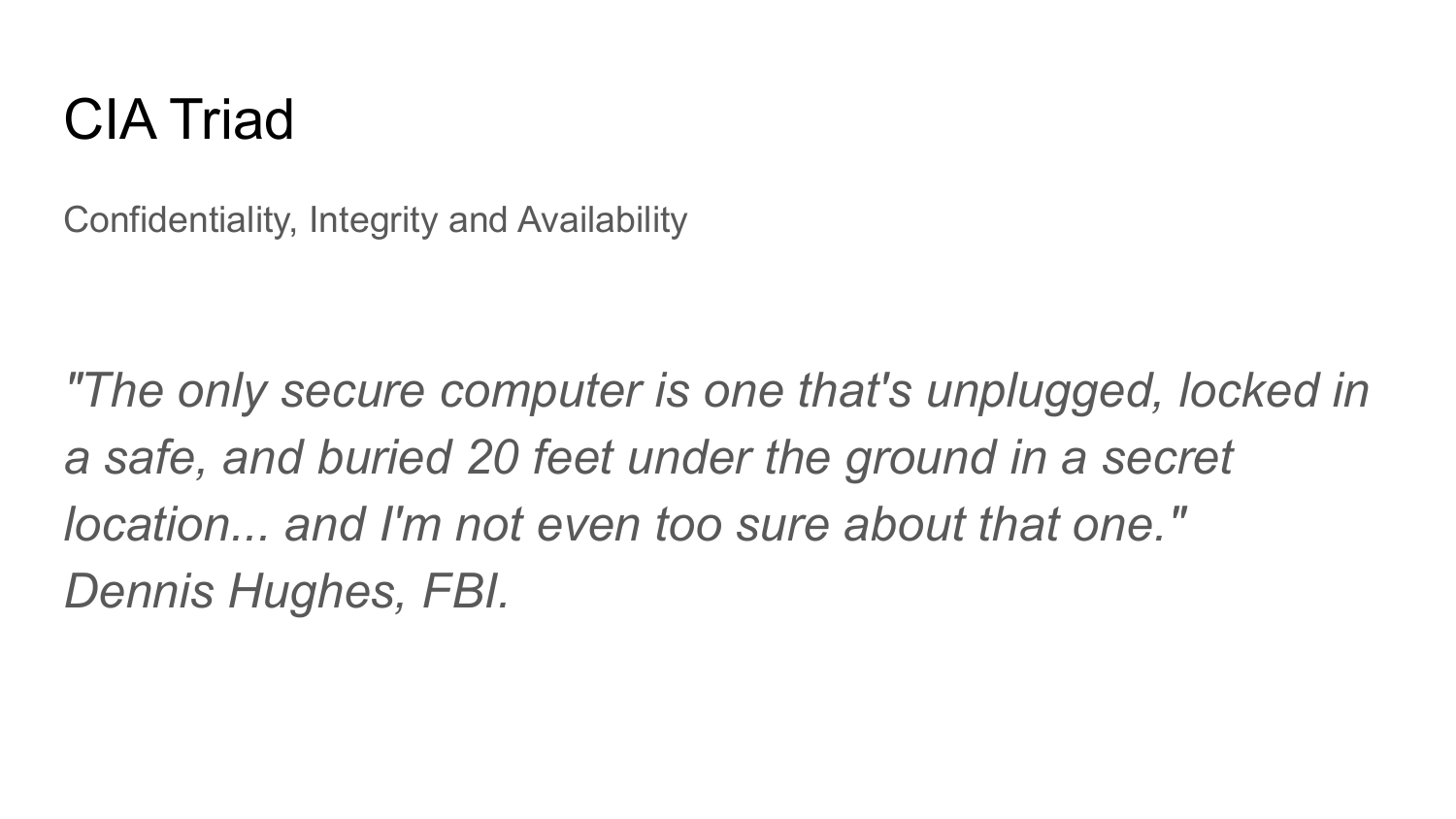### Handling Passwords

#### Get rid of password complexity and instead use length

National Institute of Standards and Technology (NIST) Digital Identity Guidelines, [SP 800-63B Section 5.1.1.2](https://pages.nist.gov/800-63-3/sp800-63b.html#memsecretver) paragraph 9, "recommends against the use of composition rules (e.g., requiring lower-case, upper-case, digits, and/or special characters) for memorized secrets. These rules provide less benefit than might be expected…"

#### Support LONG passwords

#### Passphrases not passwords - xkcd Password Generator

#### Don't require periodic password changes

"Verifiers SHOULD NOT require memorized secrets to be changed arbitrarily (e.g., periodically). However, verifiers SHALL force a change if there is evidence of compromise of the authenticator.", SP 800-63B Section 5.1.1.2 paragraph 9

#### Hashing AND Salting - haveibeenpwned.com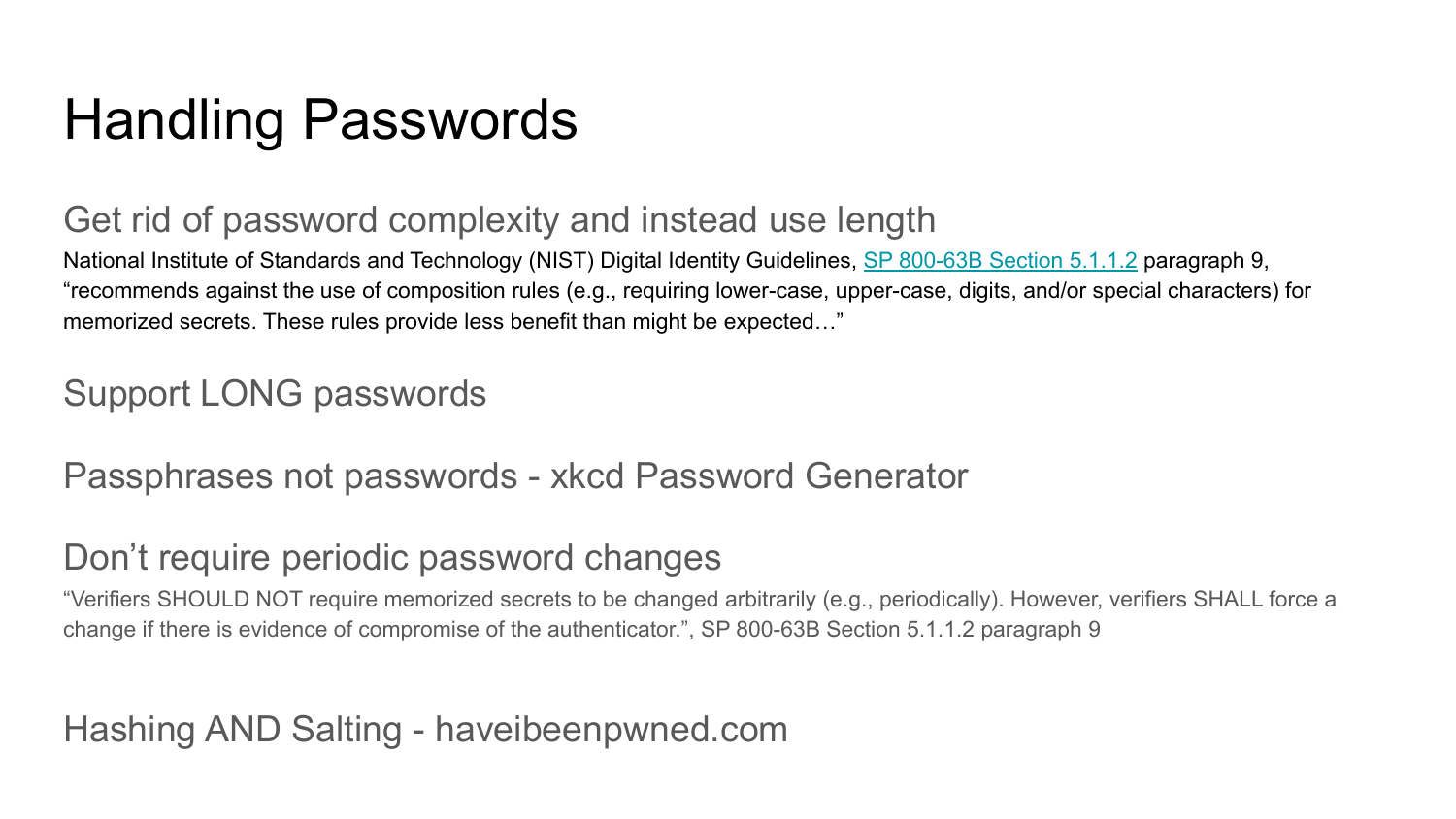## Handling Logins

Support Multi-Factor Authentication (MFA)

NOTE: Google Authenticator is free and <https://metacpan.org/pod/Auth::GoogleAuth>

Password Reset capabilities are a key attack. Reset emails, should be single use and short lifespan.

Notify users such as by email when a password is updated/reset.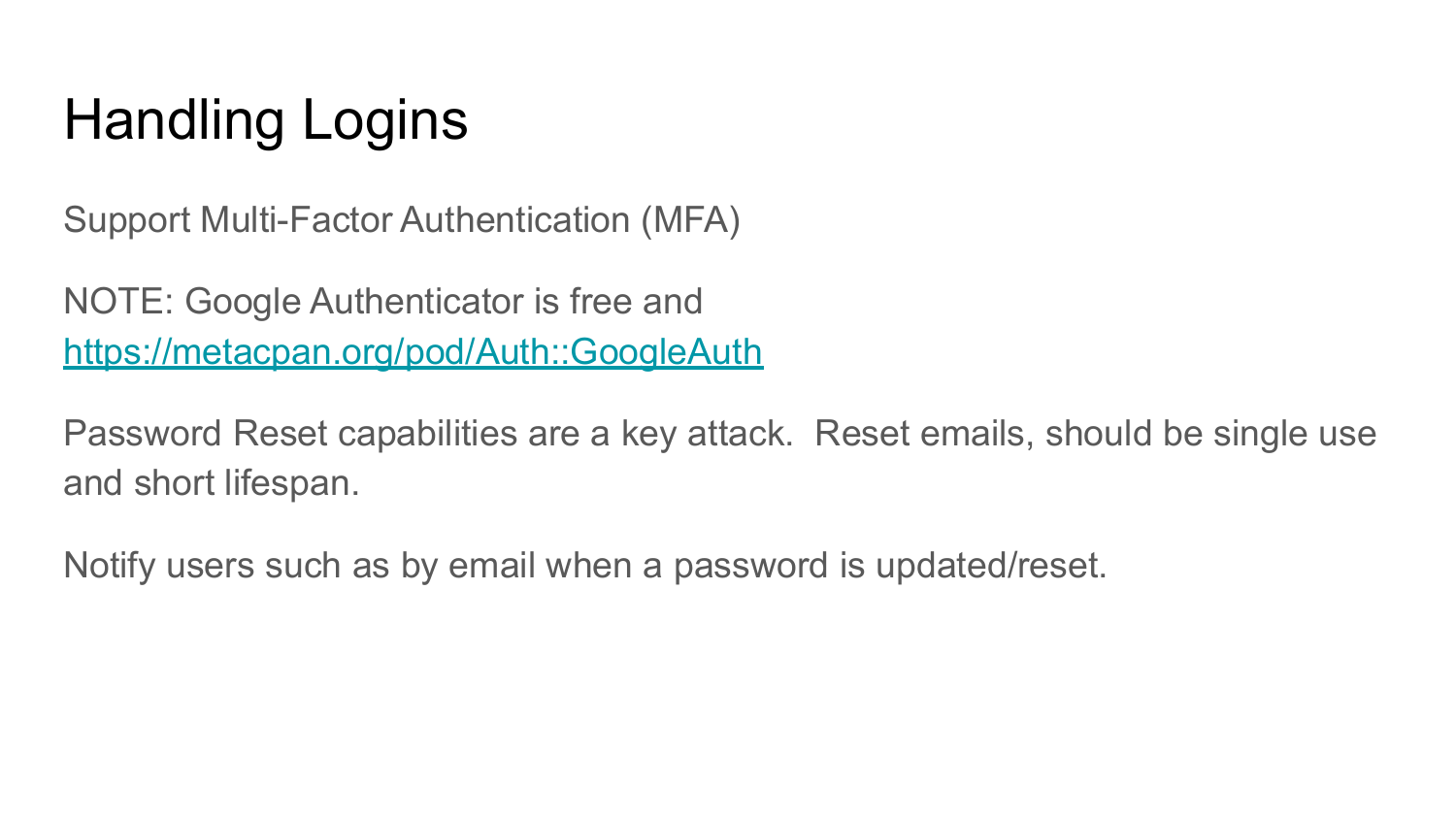# What is the name of the Quiz Break

## First all-electronic

Computer?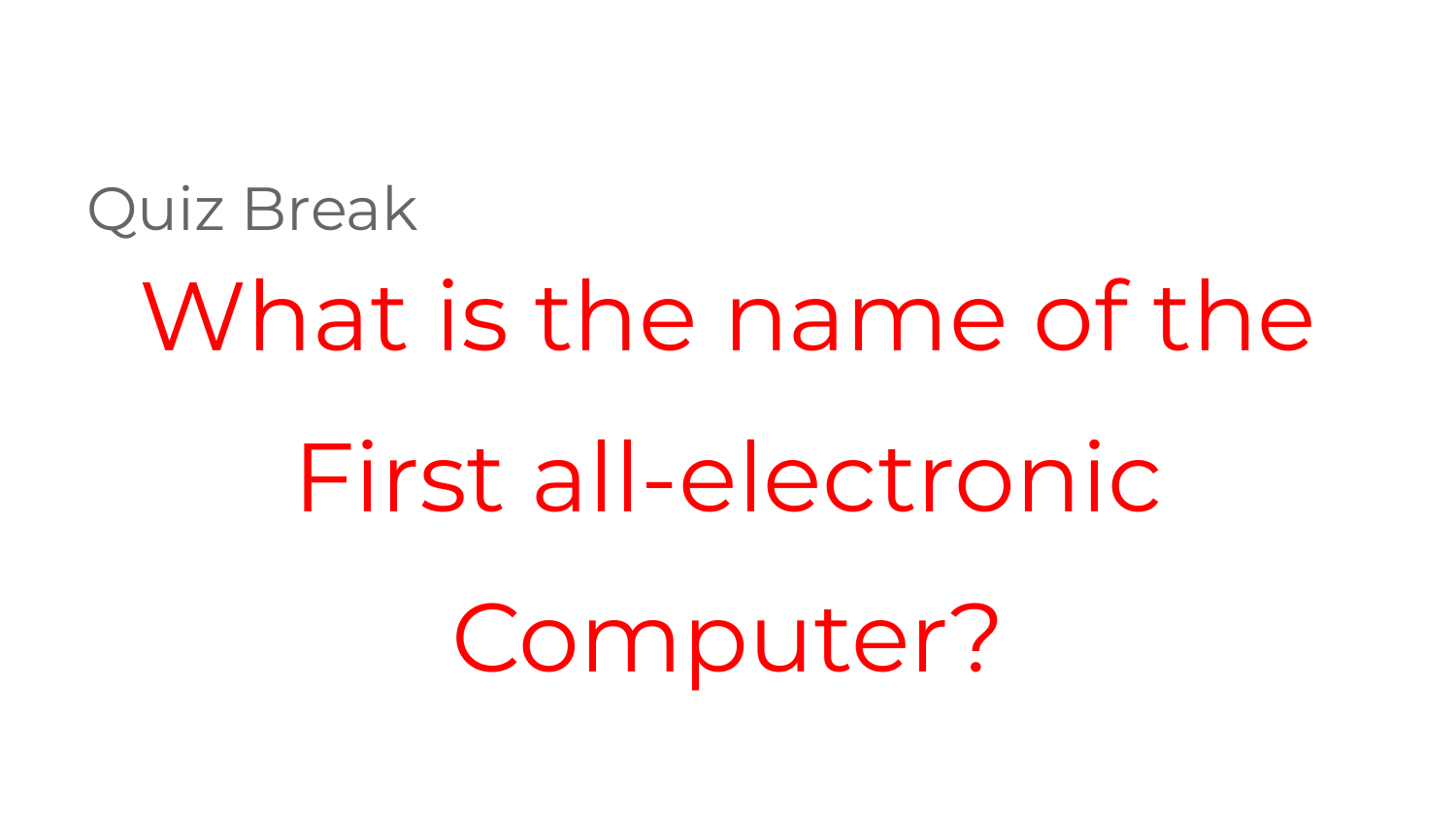### Quiz Break

## A: ENIAC

# (Electronic Numerical

Integrator And Computer)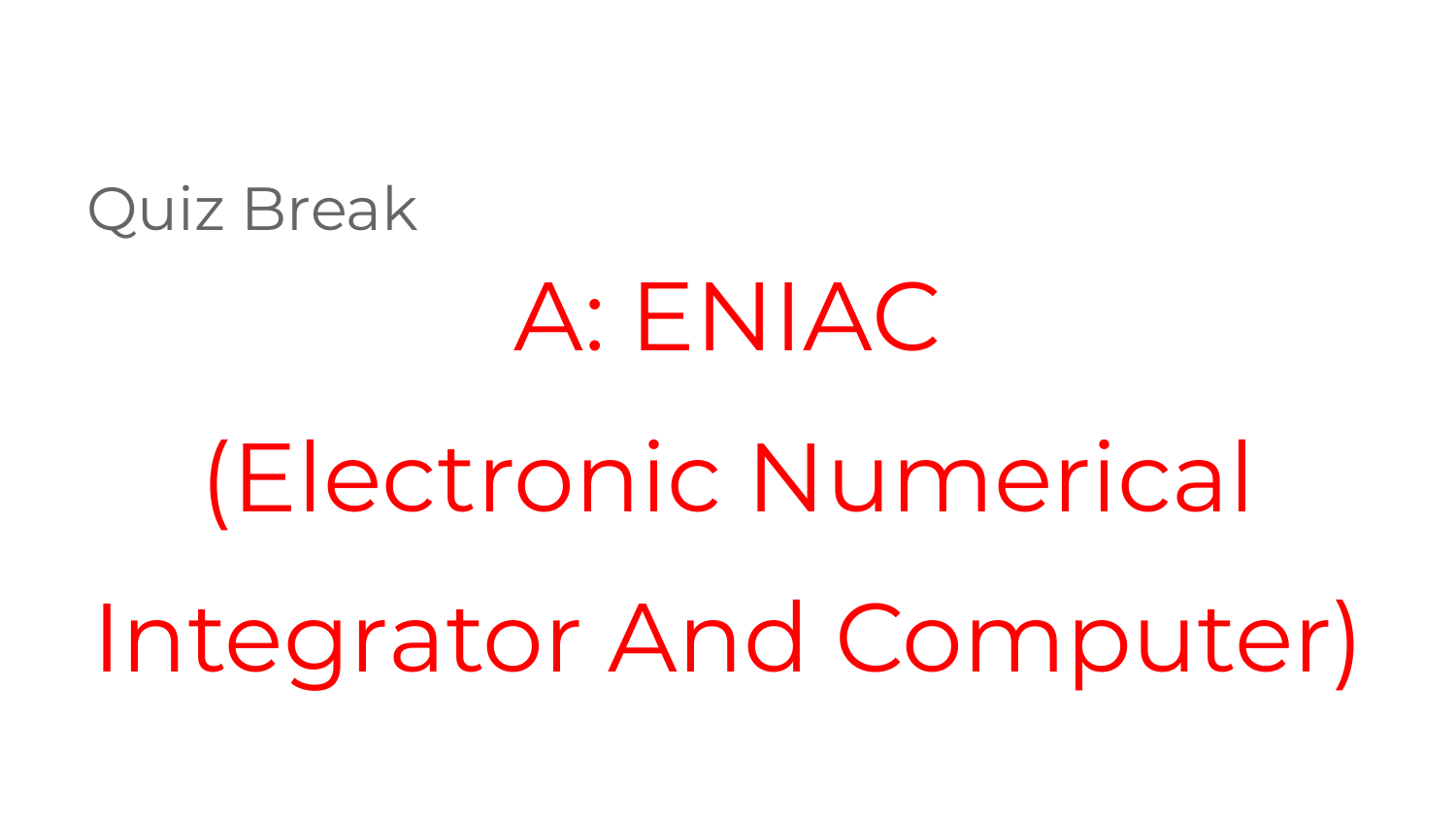## KAM's Dirty Dozen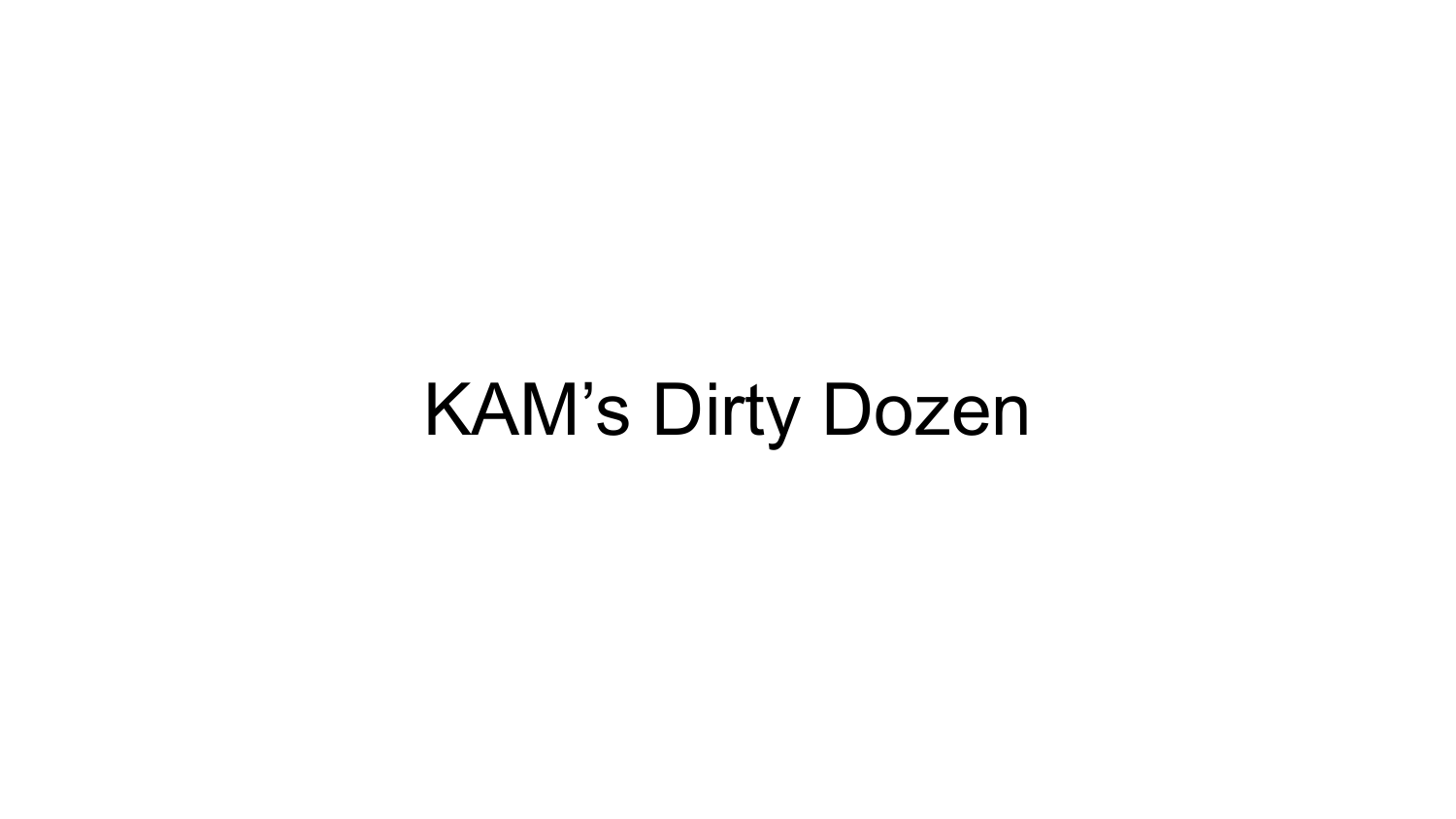### KAM's Top Problems - #1 Security First

Software Development Lifecycle (SDLC)

- Gather the requirements
- Build Security and Privacy in the design "baked-in not bolted-on"
- Think Evil at every scrum Scrum in 2 minutes <https://www.youtube.com/watch?v=Qoa5CS9JJPQ>
- Use test-driven development and include the security requirements
- Use Pen Testing Validation (USAF Fast Track) and Bug Bounty programs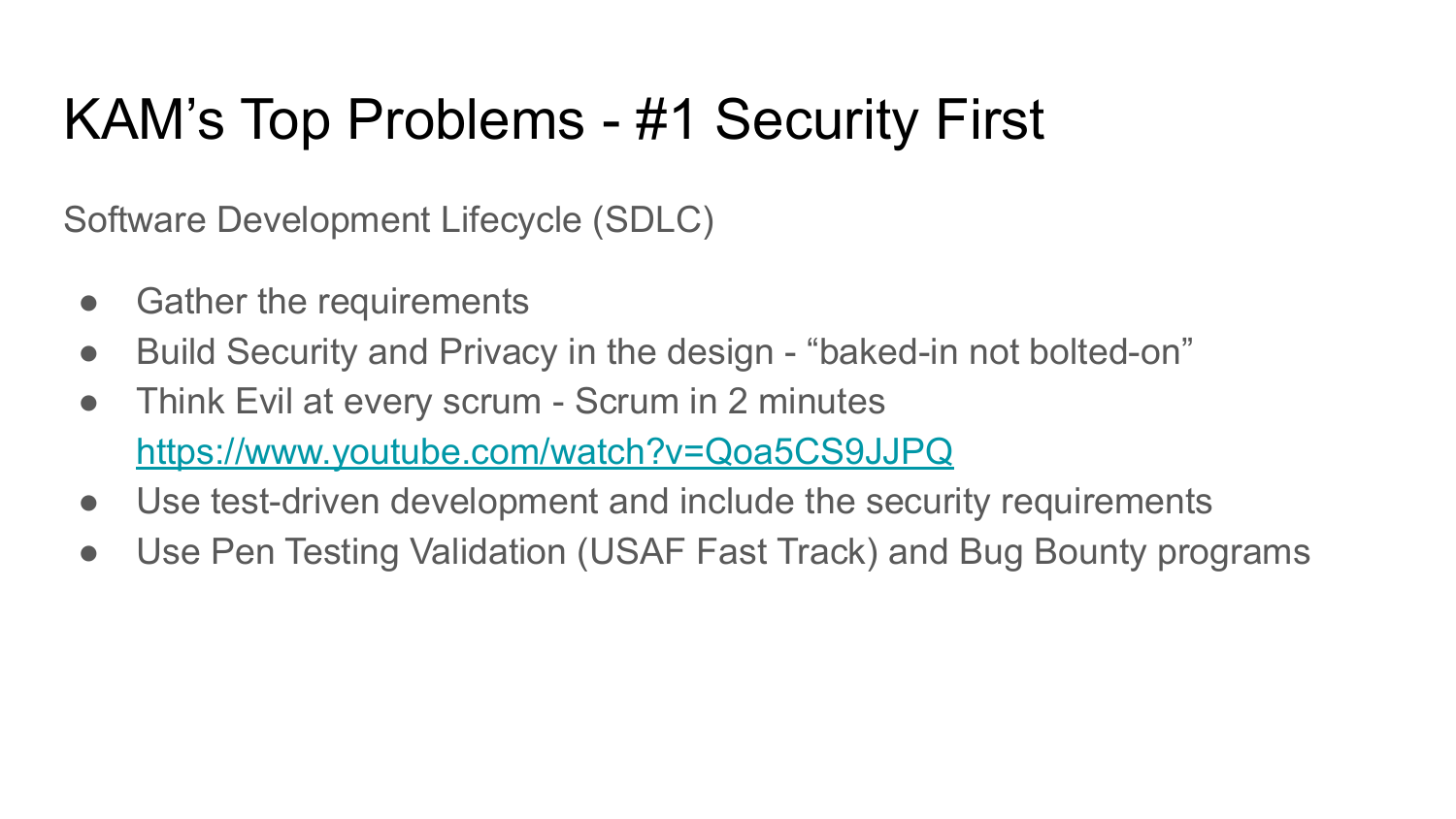### KAM's Top Problems - #2 Input Validation

NEVER TRUST User Data - Input Validation is key

QA Tips:

- #1 If you use client side validation, consider that UX Improvement Only. Do all input validation server-side!
- #2 Learn Regular Expressions (man perlre or [https://perldoc.perl.org/perlre.html\)](https://perldoc.perl.org/perlre.html) For example, expecting a number?  $\frac{2}{3}$ id =~ s/[^0-9]//g;
- #3 Sanitize user input before it creeps into any dynamic functionality.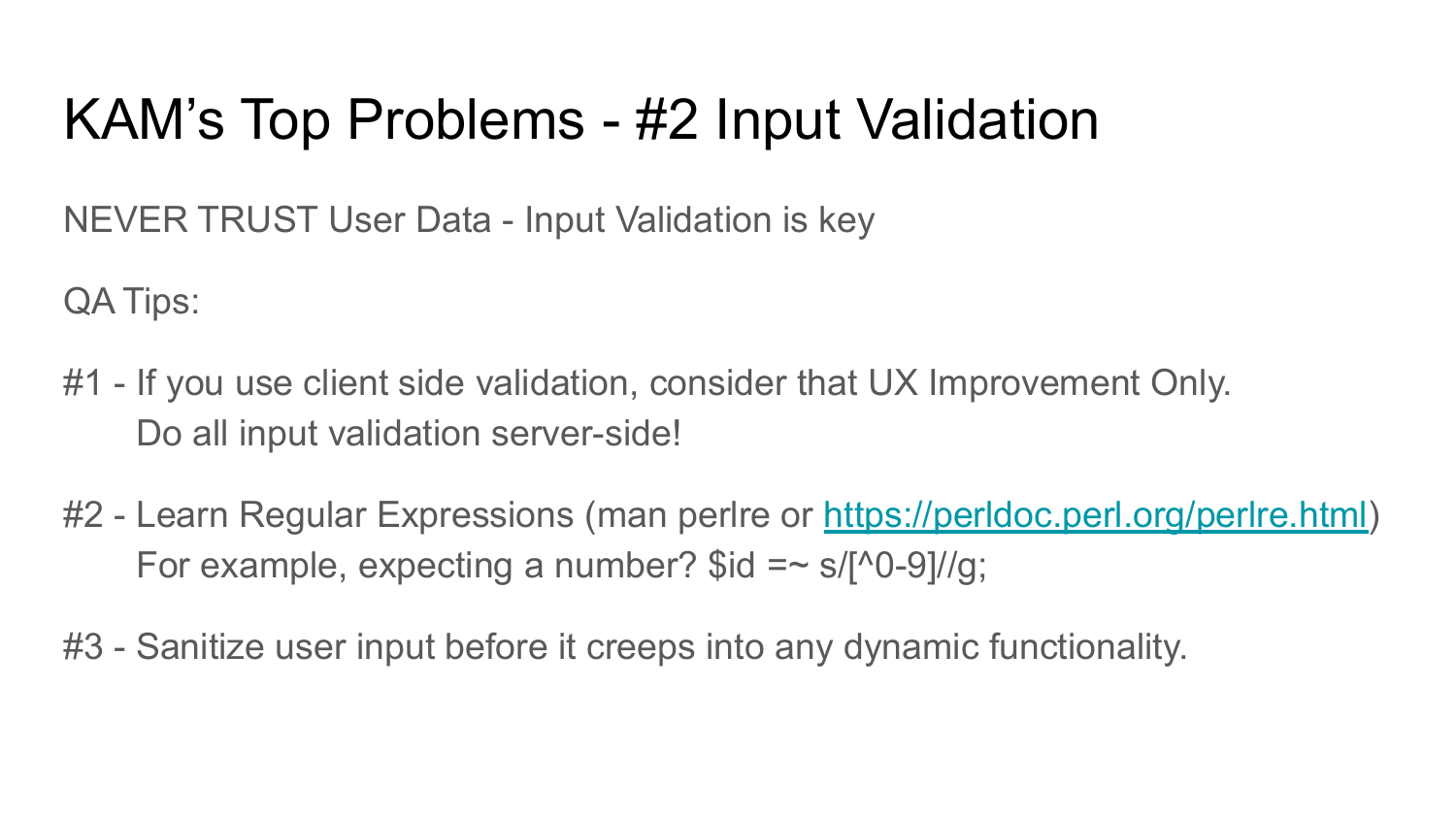### Commercial Break

Use Libraries for Input Validation.

For email addresses, look at Net::validMX<https://metacpan.org/pod/Net::validMX>

Just released version v2.5.0!

Has been used for a long time in production testing trillions of addresses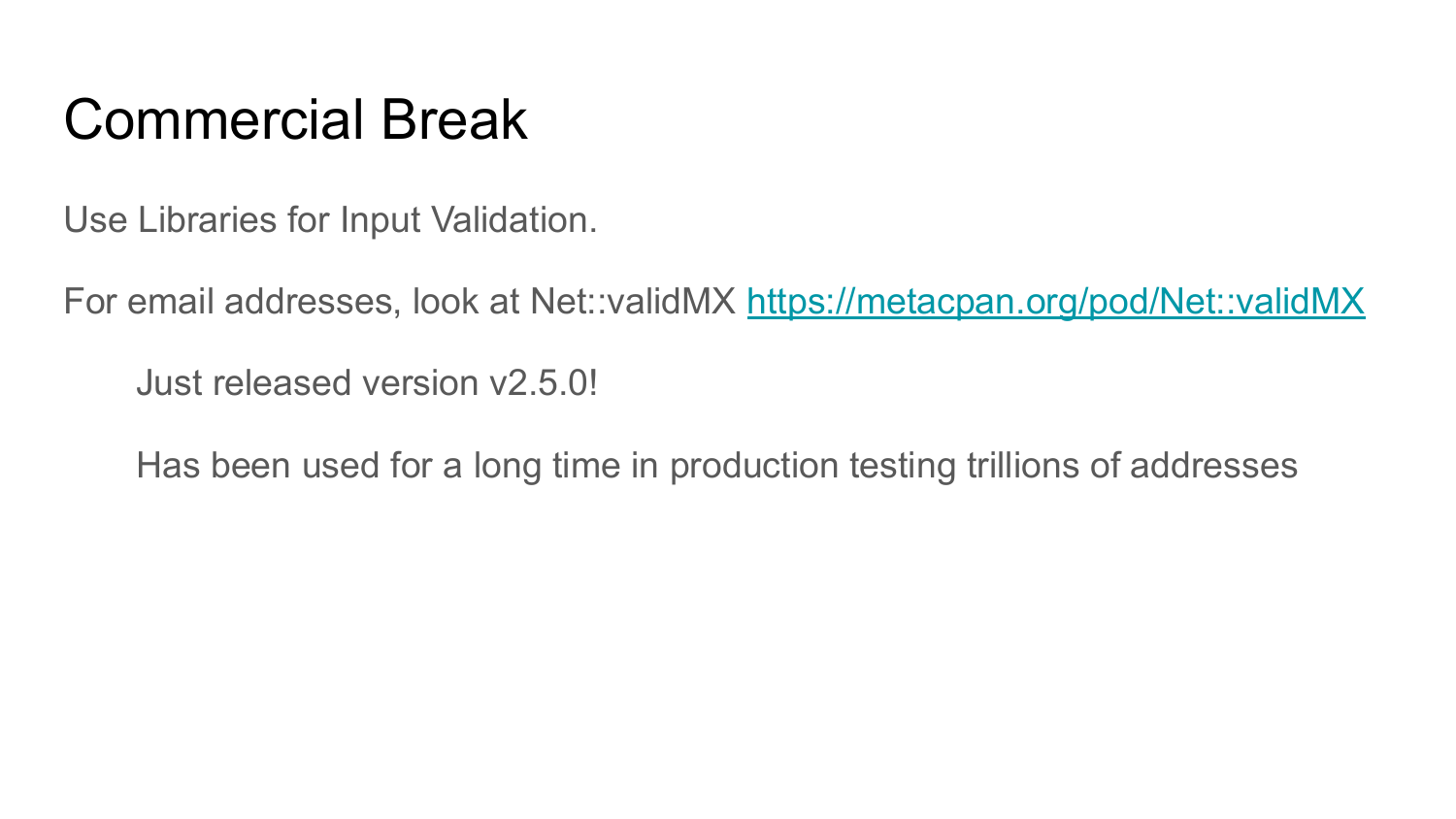### KAM's Top Problems - #3 SQL Placeholders

Use SQL Placeholders aka bind values aka parameter markers

\$query = "SELECT \* FROM sessions WHERE user\_id = ? AND session\_id = ? AND last password entry > DATE\_SUB(NOW(), INTERVAL 1 HOUR)";

QA Thoughts:

#1 Grep your SQL Queries for variables

\$query = "SELECT \* FROM sessions WHERE user\_id = \$id";

#2 Try input variables with single quotation marks and tick marks.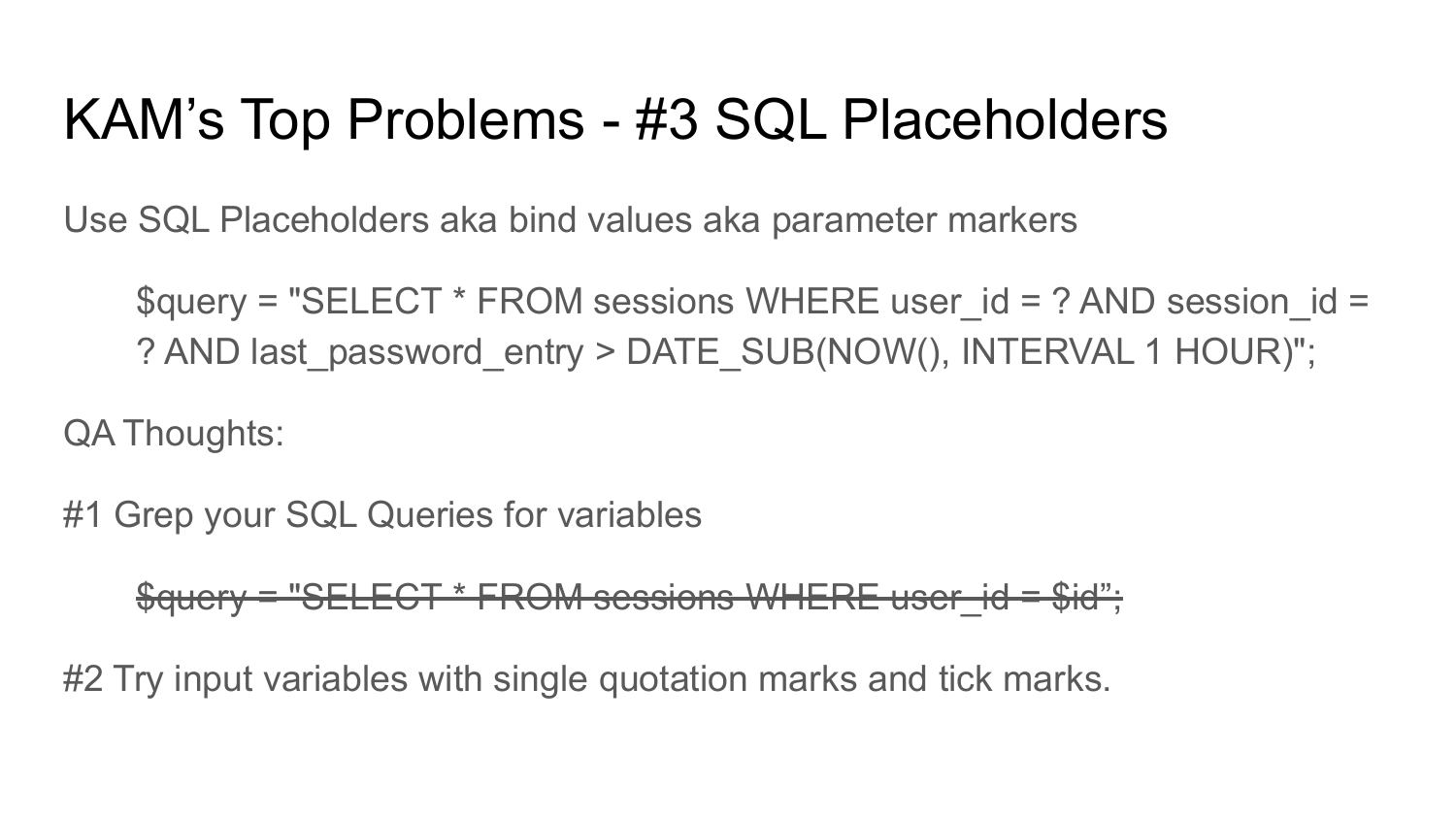OH, DEAR - DID HE HI, THIS IS DID YOU REALLY WELL, WE'VE LOST THIS YOUR SON'S SCHOOL. BREAK SOMETHING? YEAR'S STUDENT RECORDS. NAME YOUR SON **WE'RE HAVING SOME** Robert'); DROP I HOPE YOU'RE HAPPY. IN A WAY-COMPUTER TROUBLE. TABLE Students:--? AND I HOPE OH, YES. LITTLE YOU'VE LEARNED TO SANITIZE YOUR BOBBY TABLES, WE CALL HIM. DATABASE INPUTS.

Comic courtesy of xkcd: https://xkcd.com/327/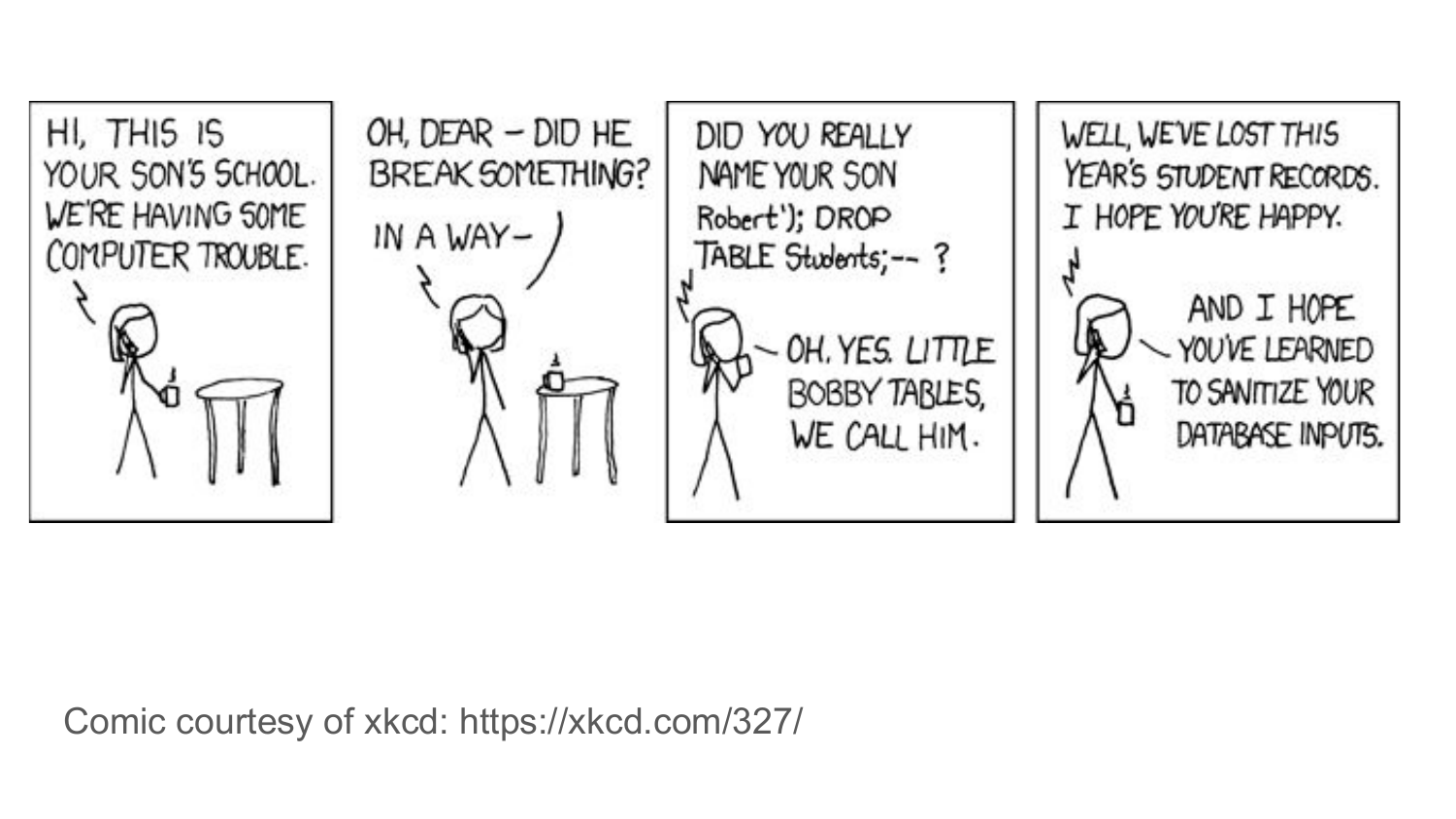### KAM's Top Problem #4 - Errors are too informative

Error handling should not disclose too much information.

Provide a tracking number and nothing else.

Log, log, log.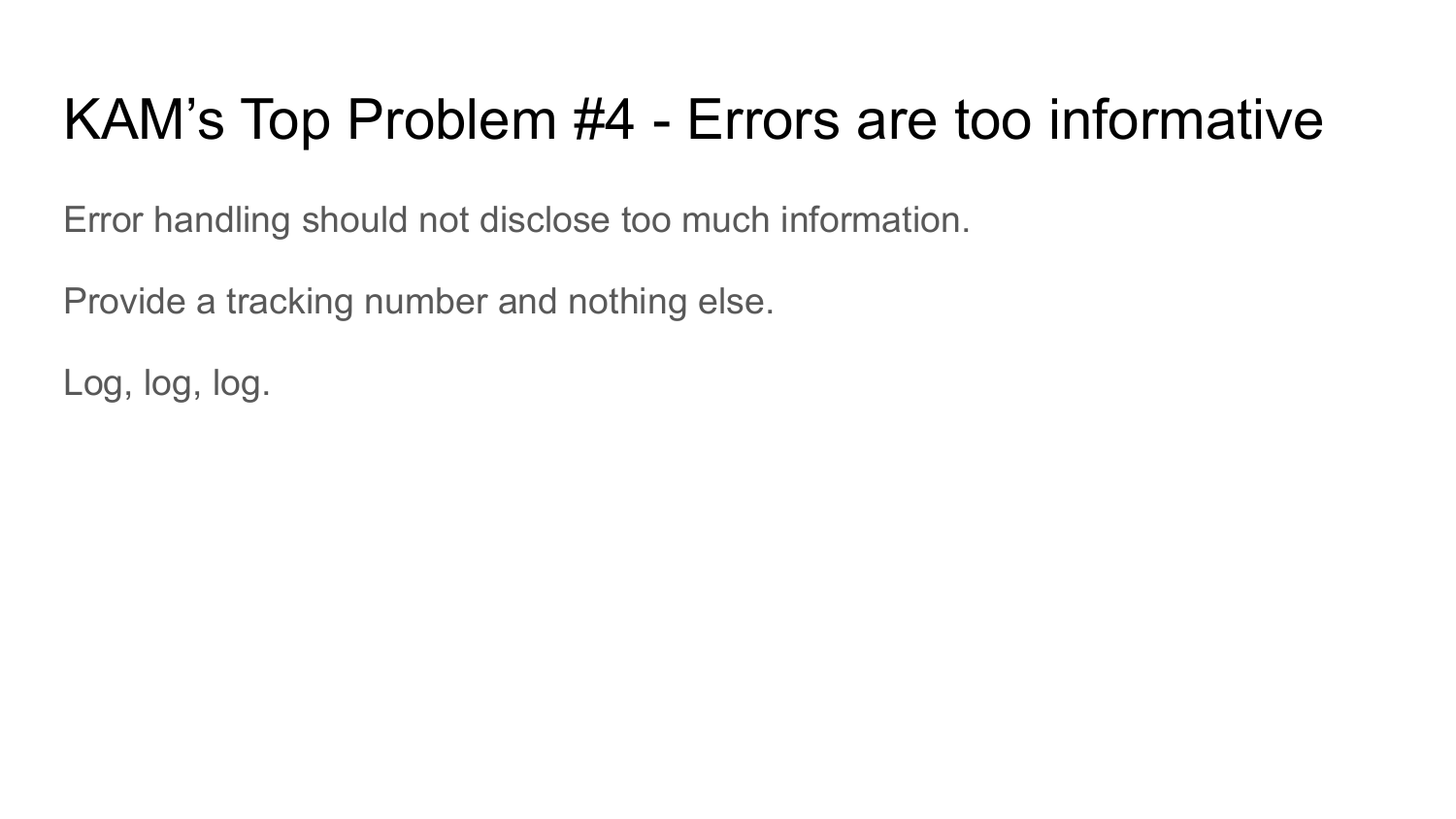### KAM's Top Problems #5 - Improve your Logging

Make sure logging does not include passwords or sensitive material

Restrict log access

Log validation errors in login, and input validation. They can show signs of attackers testing weaknesses.

Look at consolidating logs (syslog, SIEMs, Elastic Search…)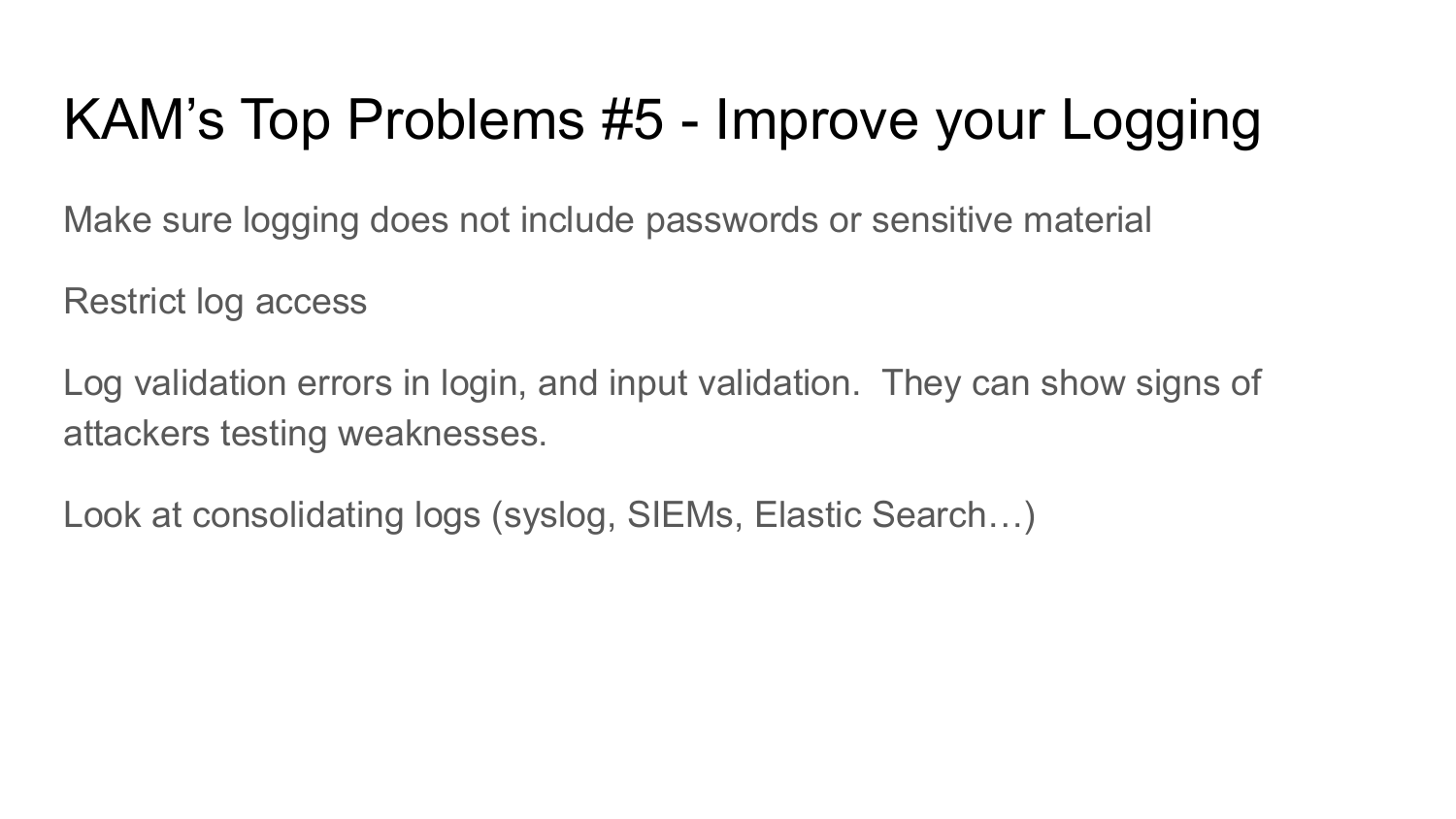### KAM's Top Problems #6 - Use Autonomous Blocks

Use tools like fail2ban to easily add automatic blocks from your logs

Brute Force password attempt blocking should be built-in (be careful of DOSses to lock out the admins)

Consider rate-limiting and blocks per IP address, for example.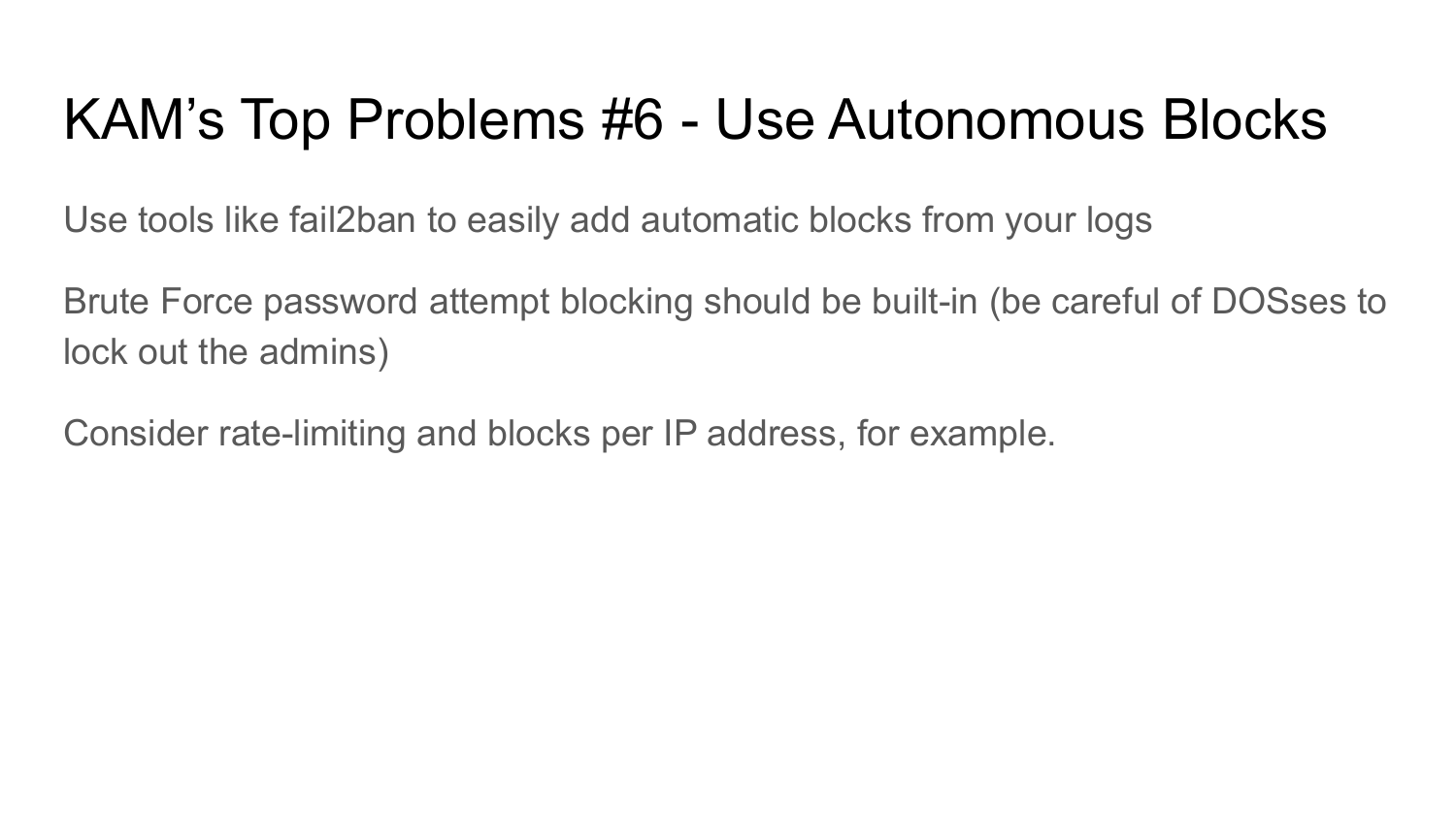### KAM's Top Problems #7 - Failing POLP

Use Principles of Least Privilege (POLP)

Do this when developing your code NOT AFTER Mistakes I've made:

> Turning off SELINUX Grant ALL on Databases Using elevated privileges for general work as laziness

When elevated privileges are needed, use as short a window as possible!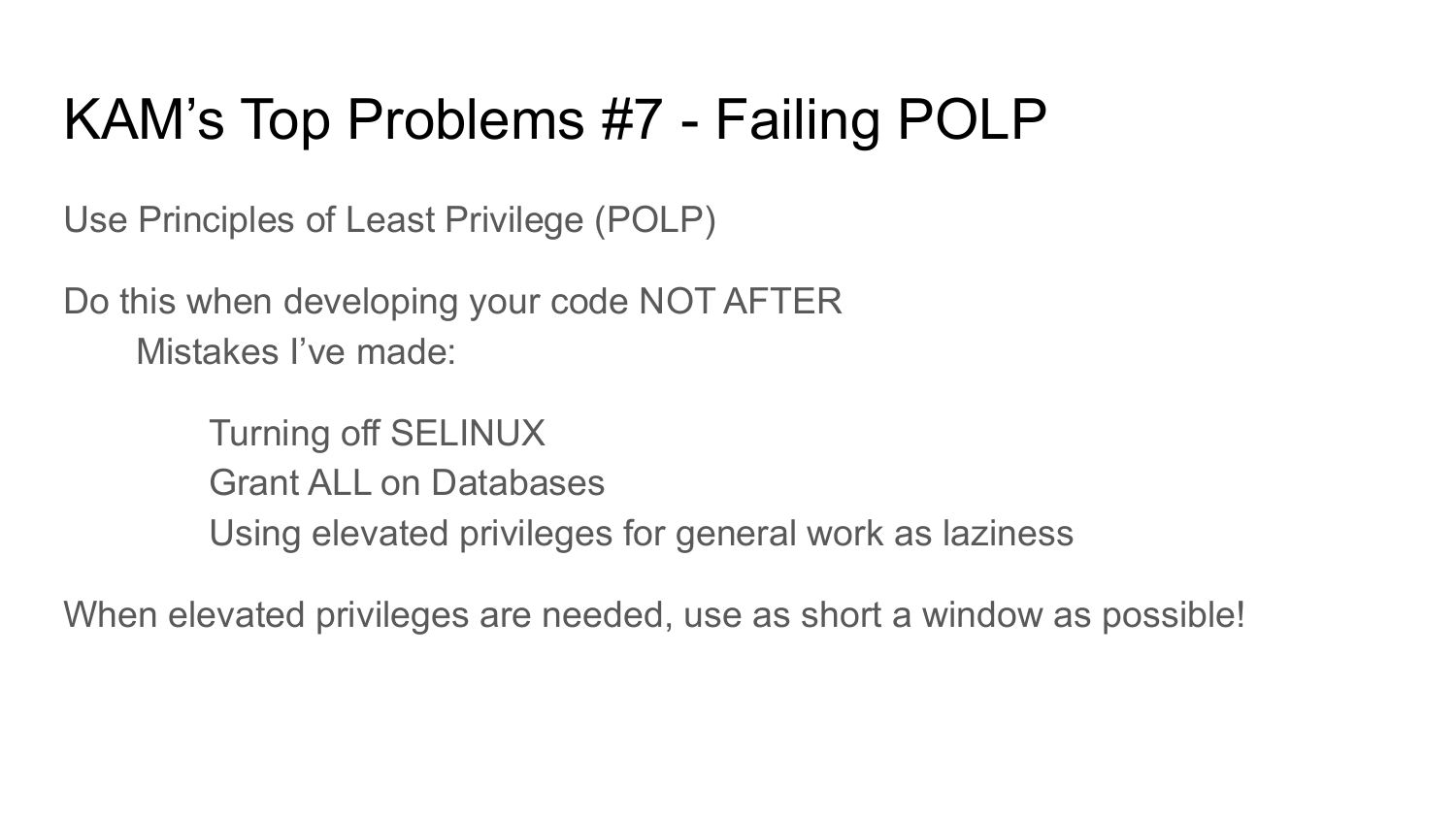### KAM's Top Problems #8 - Have an Incident Plan

Speed matters!

"Don't Panic"

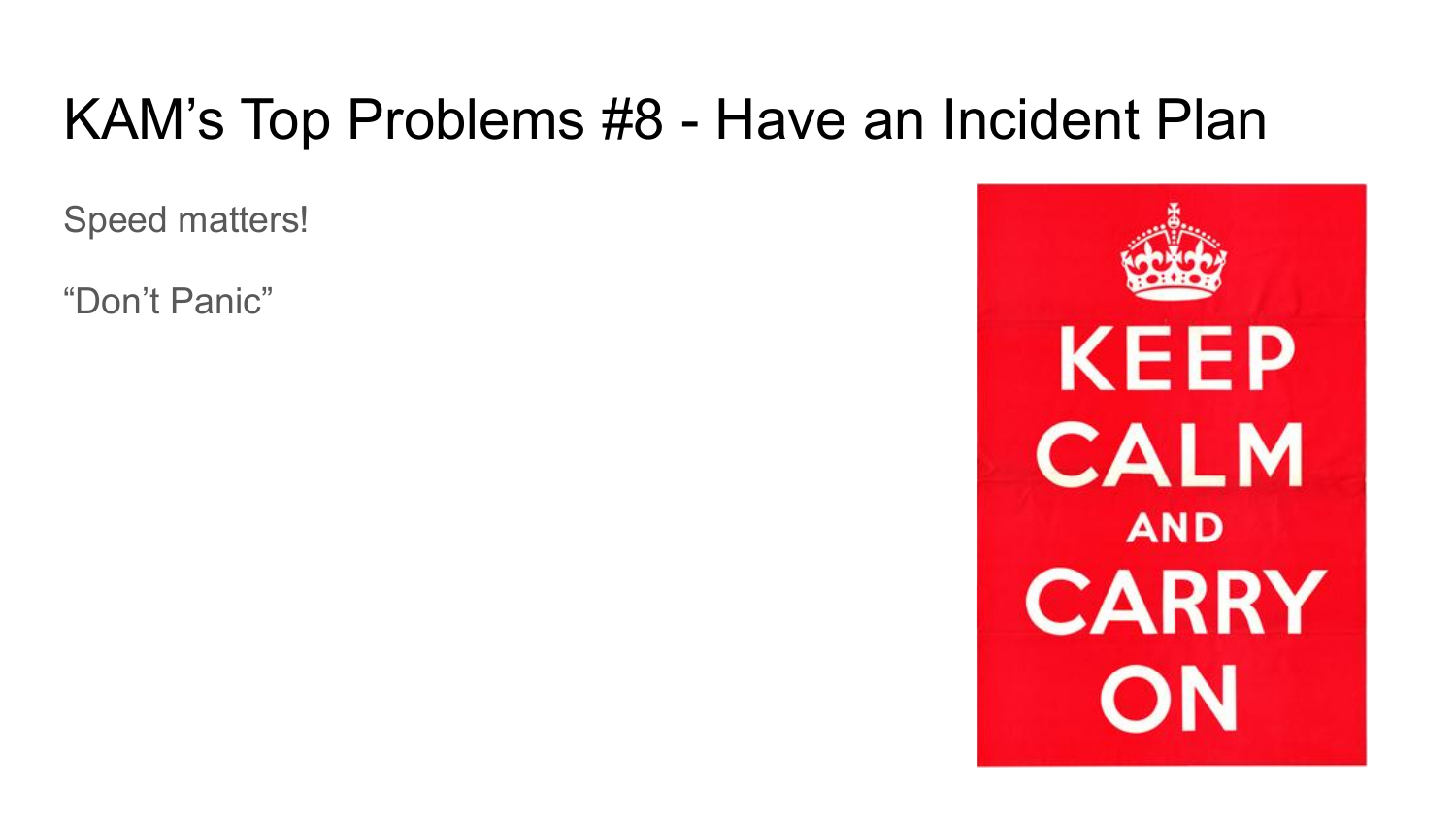### KAM's Top Problems #9 - No Moral Compass

USENIX / Systems Administrators' Code of Ethics

<https://www.usenix.org/system-administrators-code-ethics>



Q/EH® Qualified/ Ethical Hacker CEH Certified Ethical Hacker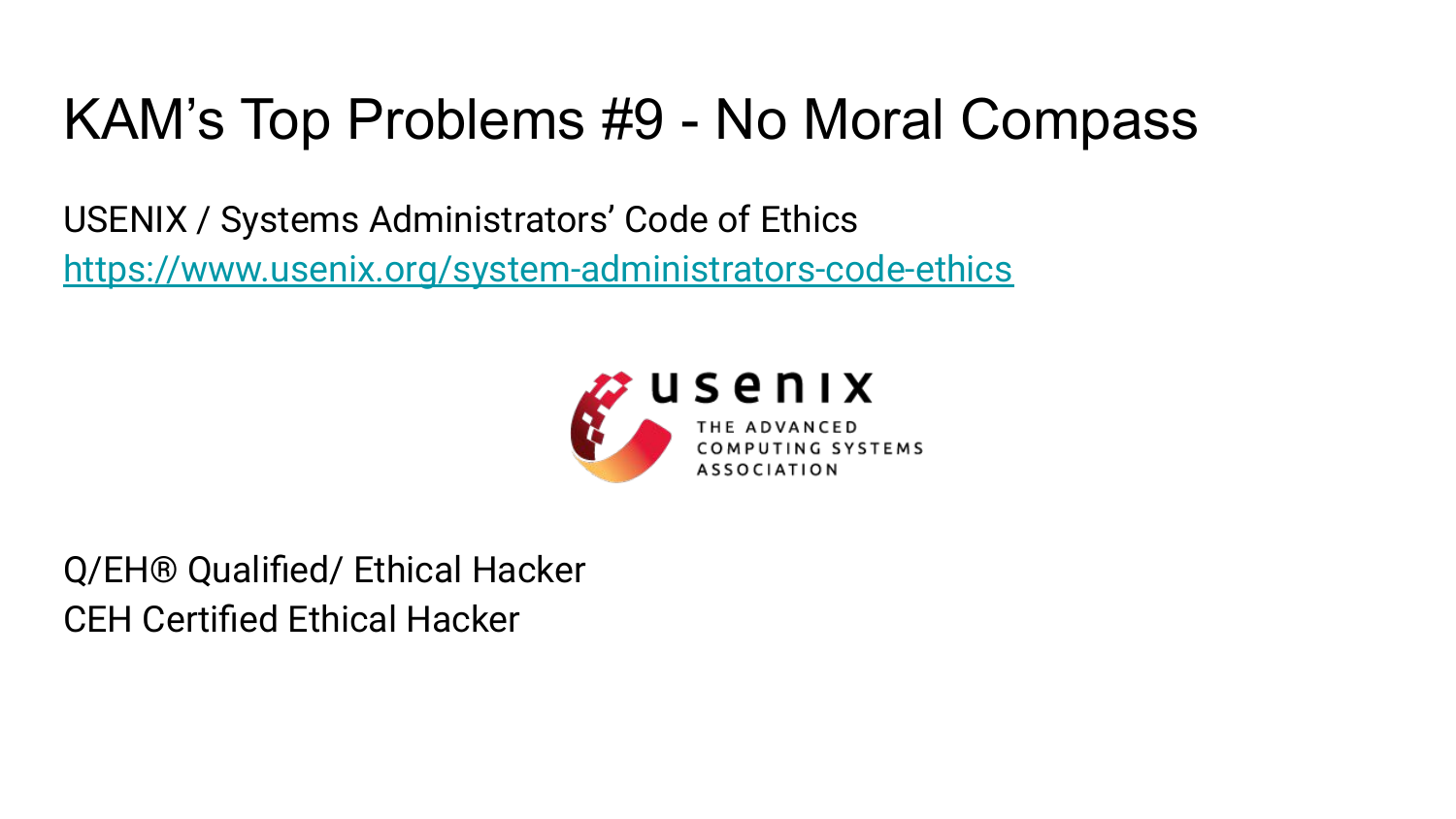### KAM's Top Problems #10 - Not Tracking CVEs/News

June 6, 2019:

[https://news.cpanel.com/urgent-updates-for-70-76-and-78-an](https://news.cpanel.com/urgent-updates-for-70-76-and-78-and-exim-cve-2019-10149/) [d-exim-cve-2019-10149/](https://news.cpanel.com/urgent-updates-for-70-76-and-78-and-exim-cve-2019-10149/)

& May 28, 2020:

[https://www.wired.com/story/nsa-sandworm-exim-mail-server](https://www.wired.com/story/nsa-sandworm-exim-mail-server-warning)**[warning](https://www.wired.com/story/nsa-sandworm-exim-mail-server-warning)** 

NOTE: NVD & CVEs can be a sign of MORE secure code because it means the developers are paying attention.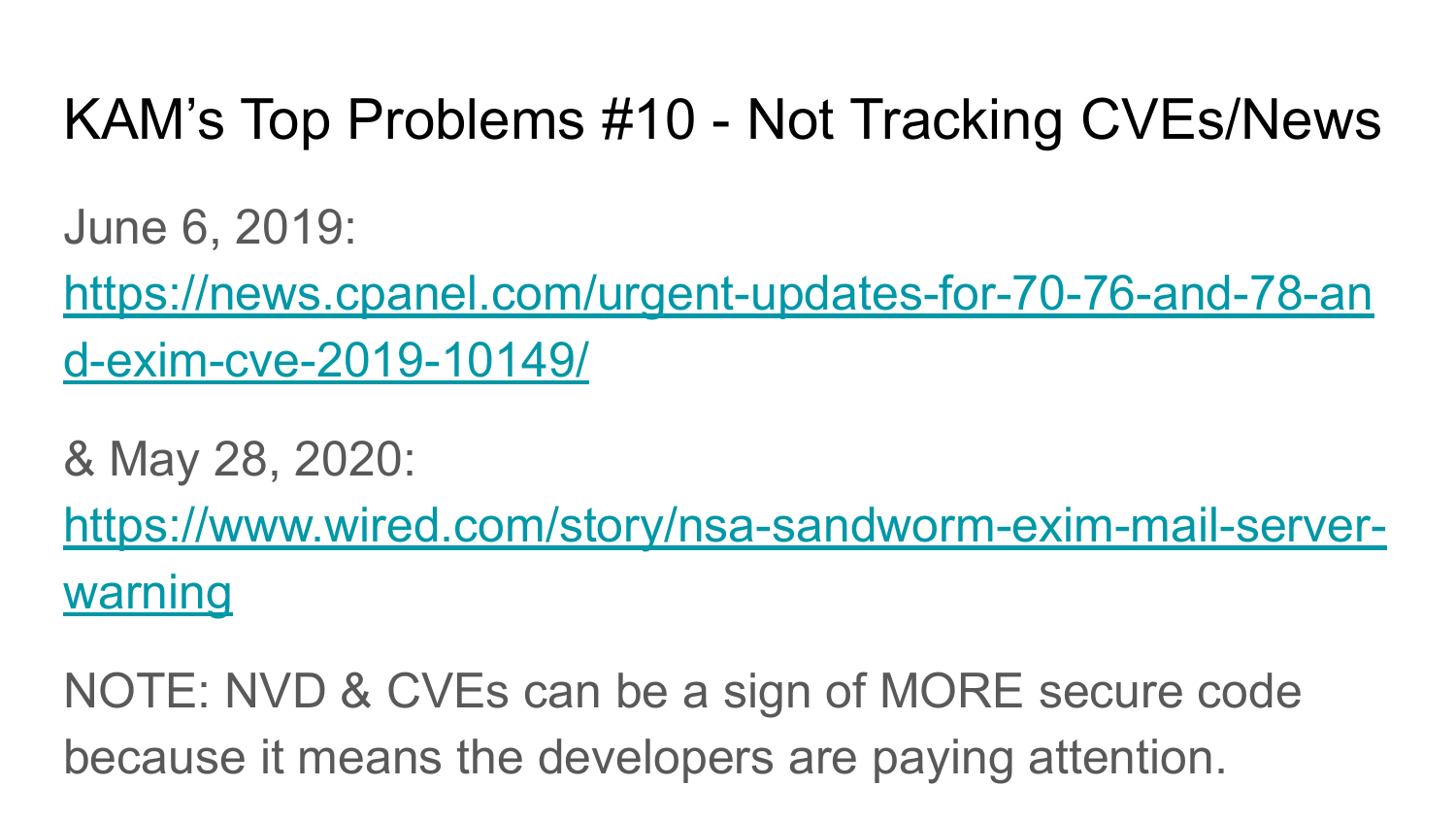### KAM's Top Problems #11 - Dev to QA to Prod

Have a process for code going from dev to QA to production

Automate what you can!

If I gave you a bug fix, how long to release?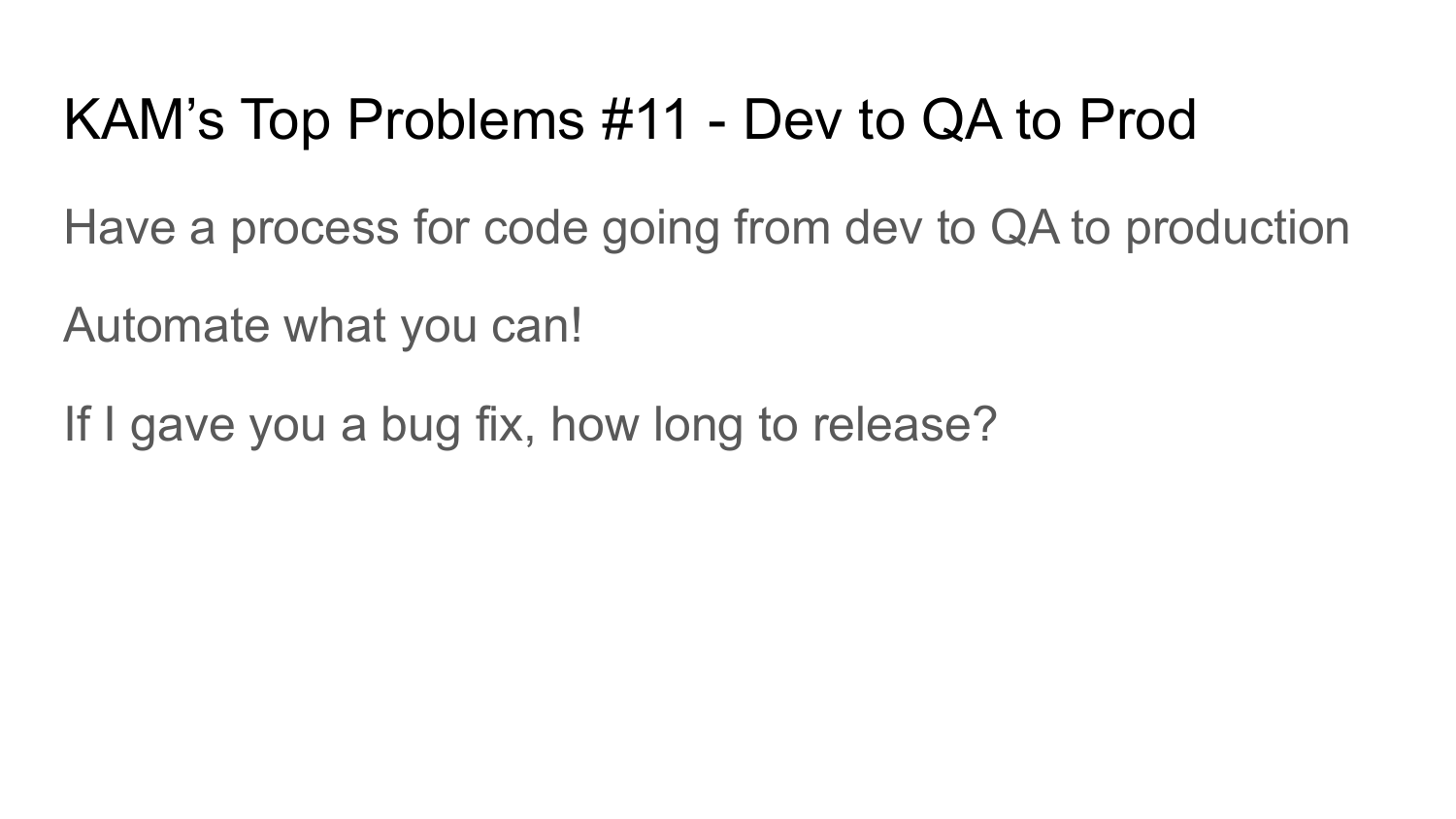### KAM's Top Problems #12 - Stupid Mistakes

Pair Programming is Awesome

Always use peer reviews

One person writes, another commits/accepts PR

Talk to the duck!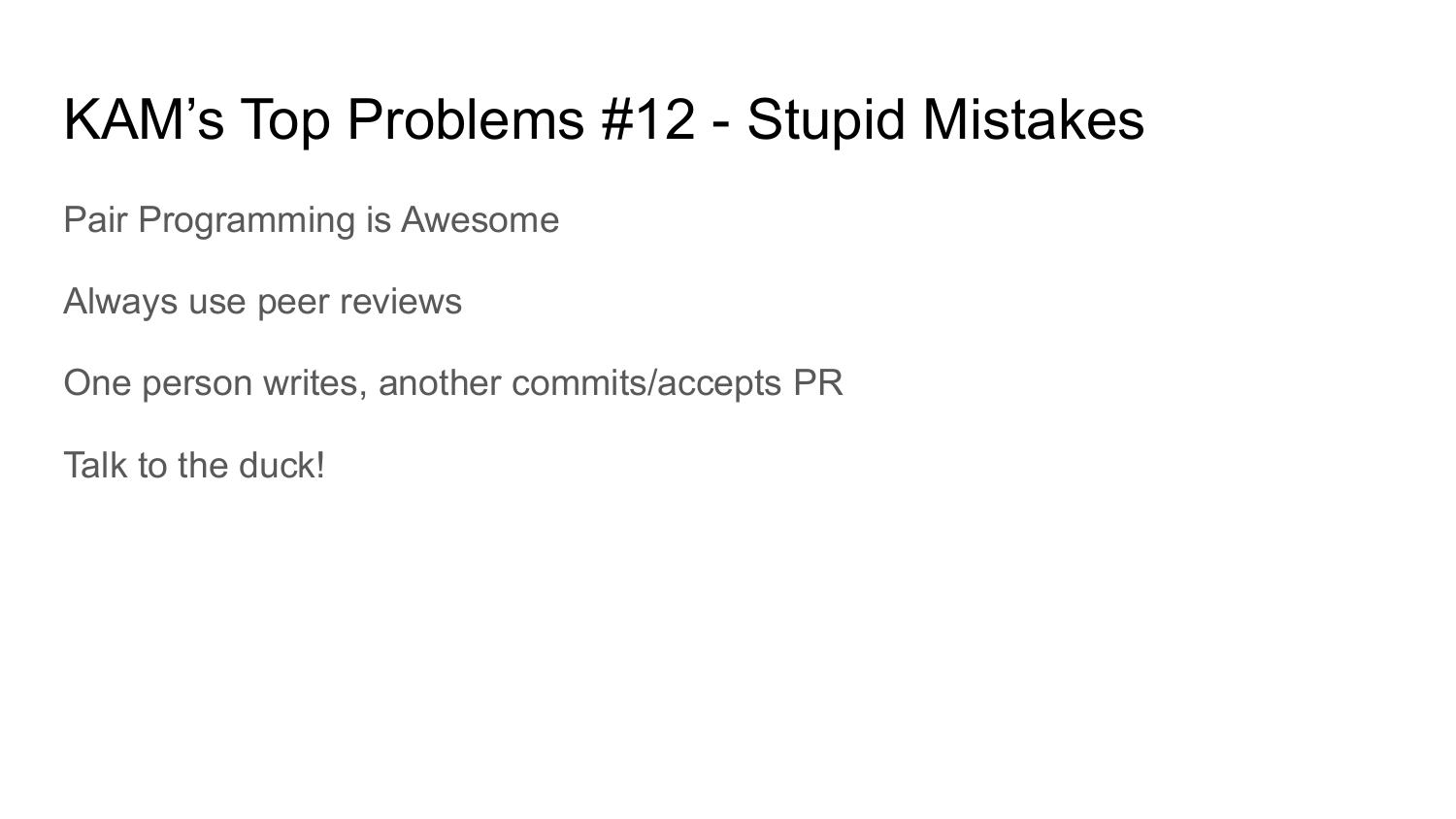### Homework

Watch The I.T. Crowd on Netflix